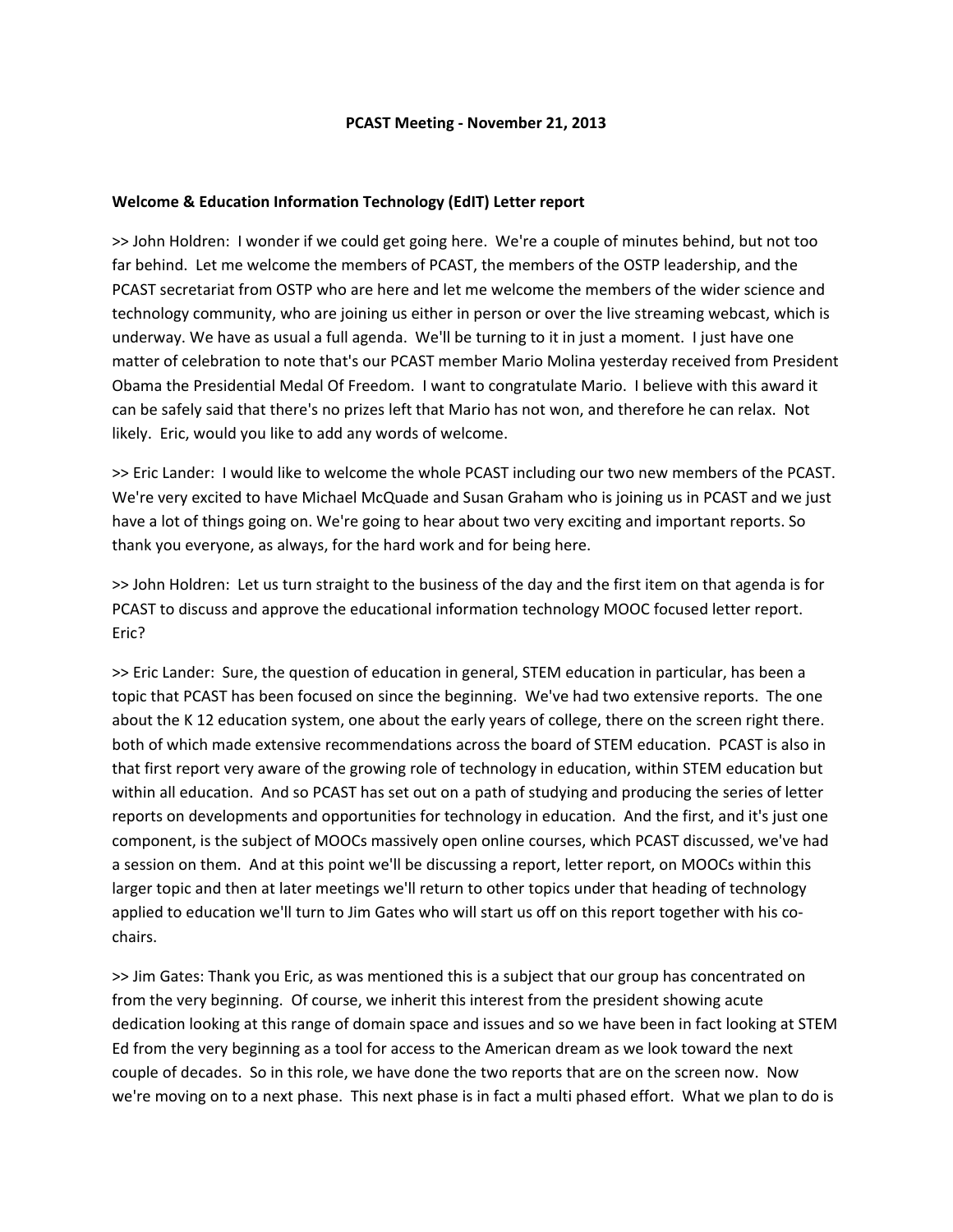to actually have an arc of reports, all looking at the issue of educational technology, education and information technology and how this new technology and these new platforms and these new techniques can be leveraged to improve the efficiency and the transmission of the knowledge, skills and expertise that the members of the American public will need in order to navigate successfully the trying and possibly disruptive changes in the economy that seem to be on the horizon. So the first -- so I want to talk about the arc and then we're going to be talking specifically about this current letter report and I'll turn that over to one of my colleagues. So the arc that we're thinking about looks as follows. The current report which we'll be turning over today for the consideration for the entire group to look at is really, although we talk about the shorthand being MOOCs, massive open online courses, and really what's going on here is looking at how information technology can be inculcated into this domain to increase the efficiency of what goes on. So I'm going to stop here, as I said, one of my colleagues will be talking in more detail about the letter report, which I think most of the members have seen. It's been in your briefing books and we're pretty near completion. Of course, as the usual sort of modification subject to discussion coming from the rest of the council. The next part however of our arc, we are very excited about and in fact the small group of us this morning got together to talk about it and it's on the whole issue of workforce training, re-skilling and adult education. In this new economic environment people are going to likely have several careers. The 30‐year‐long career at a single institution probably is a thing of the past. So how do we prepare our workforce to engage successfully in this environment. Retrain, re‐skill several times so that in fact the American dream can still be realized. So in the second report we're going to be looking at this issue and in particular what might education IT bring to the table in dealing with this. We are starting to plan for a workshop where we're calling national experts from the various relevant parts of the economy. We'll be looking at skills development. We'll be looking at targeting sectors. What are the sectors of the economy where it looks like there's going to be growth and opportunity for employment. We're also going to be looking at the delivery sectors, mainly traditional four‐year colleges, two‐year colleges and perhaps other parts of the environment where the training re‐skilling and certification will be taking place and how at the cross‐cutting boundary of information technology can we get better at that. Skills assessment is going to be critical. How do we actually put metrics in place to measure the abilities people have to have the these jobs to align with the needs in the workforce, skills maintenance and upgrading is going to be a huge issue. Looks that perhaps the two-year colleges will play an increasing role play a major role there and for the future looks like there's great demand for that. The President has on a number of occasions spoken about this possibility. And then finally certification mechanisms, because the skills that we're talking about and the kinds of jobs that we're talking about are things that are at some level technical, but they may not require a full four‐year program. They may not require that one sit in a classroom. It's something the whole notion of something I'll borrow a phrase from my colleague Craig Mundie technician nation, an idea about where high quality jobs will reside in the future so we'll be looking at that domain. That's the second report and finally our third report is looking at K through 12 at the cross cutting boundary of information technology. As Eric Lander mentioned in our introduction, if you look at our first report to prepare and aspire and in particular look at the sixth chapter of that report, you will find that it was very, very forward looking. In fact, if you go back and read that part of the report, you will find something that sounds like a description of MOOCs, and yet this was several years before the words were even invented. So we were very forward looking in that section of the report, anticipating the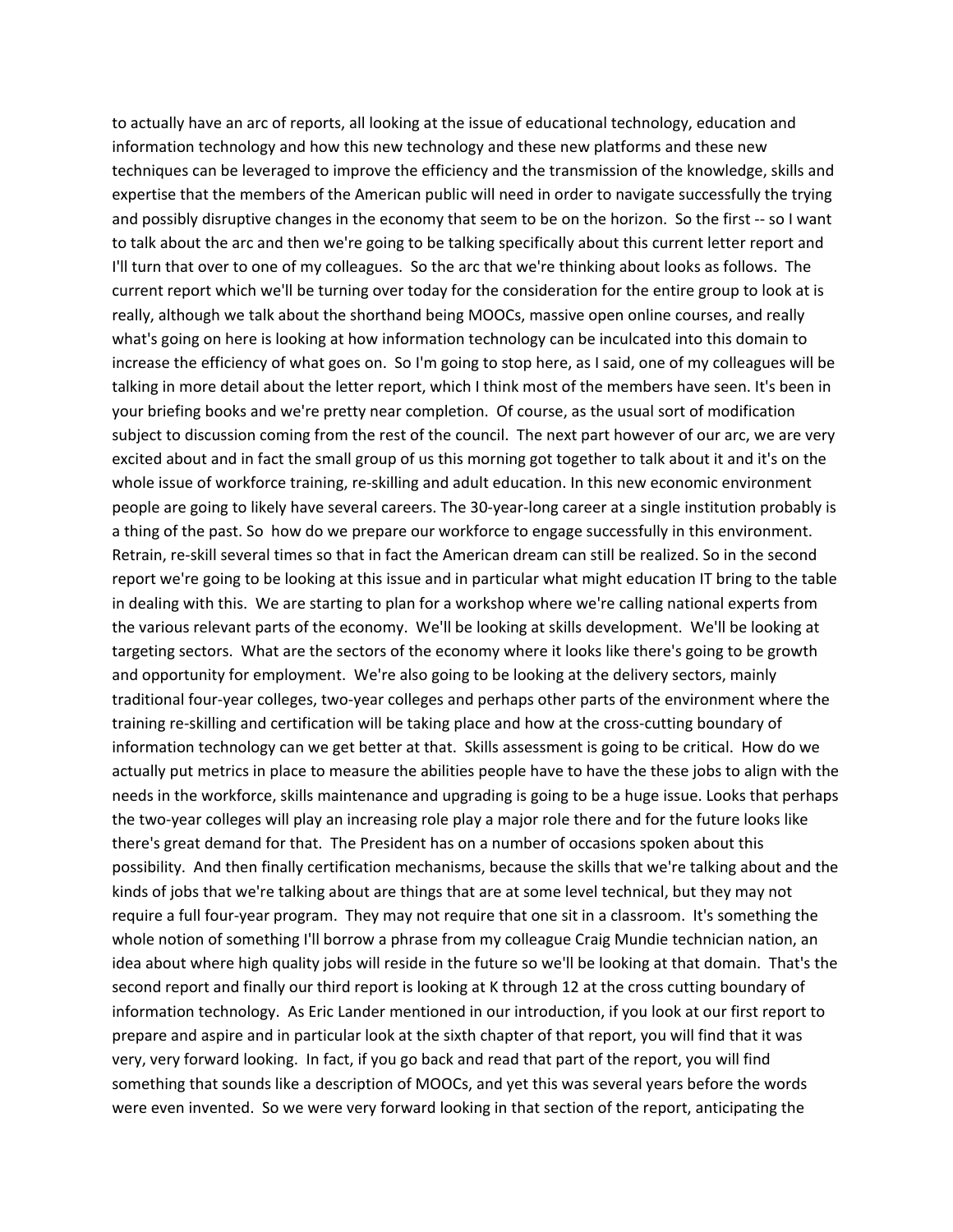technological changes that would be out there. We'll return to a more focused way looking at K through 12 that's the arc we'll be doing. So at this point I'm going to turn the discussion over to my colleague Rick Levin, who is going to talk a bit about the first letter form report that's near completion and we'll be forwarding shortly we presume to the president. Rick, you have the floor.

>> Rick Levin: Thank you, Jim. So I first want to say that this area attracted a lot of interest within the PCAST, and in fact virtually half of the members participated in the drafting of this seven‐page letter. So you can imagine. But I want to thank Craig Mundie, Dan Schrag, Chad Mirkin, Jim Gates, Mark Gorenberg, Shirley Jackson, Barbara Schaal, all who participated in the project and Susan Graham our newest member on her first day made substantive and significant edits, and it was very much a group effort. The President has expressed on several occasions concern about the rising cost of a four‐year higher education and worries about the barriers to access that might be created by rising costs and has set the educational community on notice that that's an important concern of his. And preserving the American dream of upward mobility through education is something of paramount of importance to him and to us. So the advent of the massive open online course offers at least some hope that the rising costs of higher education at least in the instructional dimension, if not the residential and extracurricular dimension can be mitigated. And so we wanted to look at this issue, and it's, of course, the MOOcs have attracted a lot of attention over the last two years or so and they do hold considerable promise. Now in one respect MOOCs really aren't a brand new concept. That is to say we've had massive open online courses for some time. Going further back in history there were correspondence courses in the days of snail mail, the British Open University was a very large scale effort that reached lots of people through television. Many universities have offered online programs of particularly to employers like Stanford's engineering school for a long time. And within the last decade universities like University of California At Berkeley. MIT and Yale have put up open to the public for free entire videotapes of entire undergraduate courses just for free availability to anyone who wishes to view them. What's new, and there is something distinctively new, is that within the last few years, the combination of broader bandwidth and software innovation have really allowed this to be much more effective and scale so that there can be simultaneous synchronous interaction among literally tens or hundreds of thousands of students at one time taking a course. This was not possible five or six years ago. It's possible now. And the quality of the transmission with higher bandwidth, even compared to what some of the online efforts that I know my university was making just 10 years ago, massive improvement. So you really can produce a high quality visual experience and learning experience now at scale and that's new. Has important implications one for costs because you can educate lots of people with a smaller number of faculty that reduces costs but also potentially for quality. Because you can test students along the way and these new innovations do this. They do regular interactions. So it's not a talking head for 50 minutes but often broken up every ten minutes so that there's opportunities for quizzes and interaction so that the real time data can be collected, can be analyzed, can allow for mid course corrections and improvement of the instructional material, if you find that there are situations where students have difficulty with some of the questions. So there's a really great potential, not just for lowering costs, but actually improving the quality of educational materials and hopefully the learning outcomes. So it's this capacity to measure student comprehension in real time. I think that's a really novel and very promising feature. It also has of course big data aspect, we're operating at scale, and well maybe not big data but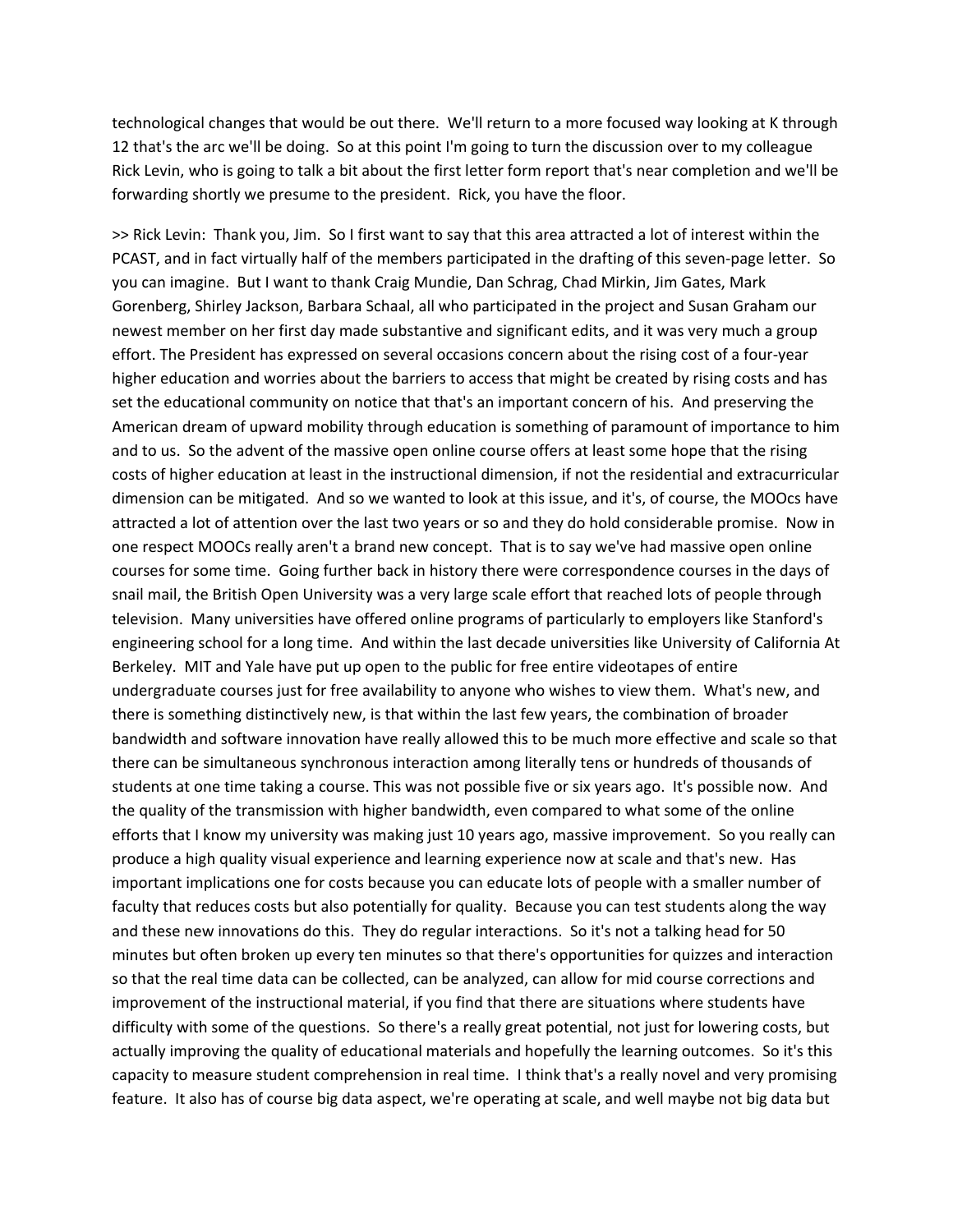data aspect of operating at scale and then allowing us a lot of information. There's a whole new industry that seems to be emerging to supply these courses where firms that have entered and varied from purely not for profit enterprises, sort of controlled by the educational institution, the the edex model started at MIT that form. And there's the model of the for profit institution that's cooperating with universities Cosara, and there's an example of a for profit institution that is working in part independently of universities. Udacity. So we're seeing a variety of organizational types in the field. It's really quite a fluid situation. There will undoubtedly be other entrants and it's a little hard to predict which way the future will go. Next slide. In one other dimension, it's interesting to explain how the MOOCs have many flavors in terms of the breadth of the offering and presumably the cost or tuition that will be charged to students. Down at the bottom of the pyramid we call plain vanilla MOOCs are what we see most of now, which is courses just out there. They're online, you can sign up and take them you don't have to pay them there's no certification. The next layer is to issue a certificate, some are providing certification of completion for a small charge. The next level would be to offer course credit. And where, for example, we're doing a couple of those at Yale now, where you can get credit for a particular course at a somewhat higher tuition level. And then there are those that are maybe not ‐‐ they're really quite focused MOOCs on developing skills or sets of skills or clusters of courses that might help develop one for vocation or particular kind of employment and finally whole degree programs that can be mounted and we've got experimentation in that space. There are concerns and caveats we mentioned in the letter and they are fairly widespread in some of the educational communities. First one, I think it's really important, it's really keys into one of our recommendations, this is in the very early stage of evolution. And there will be lots of learning, lots of failed experiments, we shouldn't think because one program turns out to be a failure that the whole exercise is doomed like any start‐up industry there's going to be trial and error and successes and failures. A second concern expressed by lots of people in the educational community and we have to keep this in mind. MOOCs don't offer the whole experience that a four-year residentially based college can offer. They may prove to be superb in the mastery of content but they're as yet unproven in developing the critical thinking skills, the skills of argumentation and rebuttal that are so important in a fully educated person and the whole extracurricular experience that goes with a college education, maturation of the individual, opportunities to learn how to lead and be a teammate, how to cooperate on projects. It's not impossible that some of those skills can be taught online but we haven't gone very far to develop those characteristics as yet. And obviously there's all kinds of, we think about reducing costs, there are a lot of costs of higher education that would have to be borne anyways that are part of the cost of education. Students have to be housed, have to get medical care. They have to, often need counseling these are things that colleges provide bundled into the cost of college that of course would, won't be covered in a space. It's just early. This is evolving. There's a lot -- we have a lot to learn. But it's exciting. Going now to our recommendations, the first recommendation really builds on what I just said, and that is it's too early for the government to intervene and try to give direction to the specific types of courses that could be developed or the types of needs that should be met or the types of institutions that should provide them. We really feel strongly. It's a time to let, so the government should be a close observer of what's happening here but let market forces decide which innovation in online learning and teaching are best. The government has no direct control over accreditation that is done by regional bodies but those voluntary cooperative bodies that operate in various regions of the country to accredit educational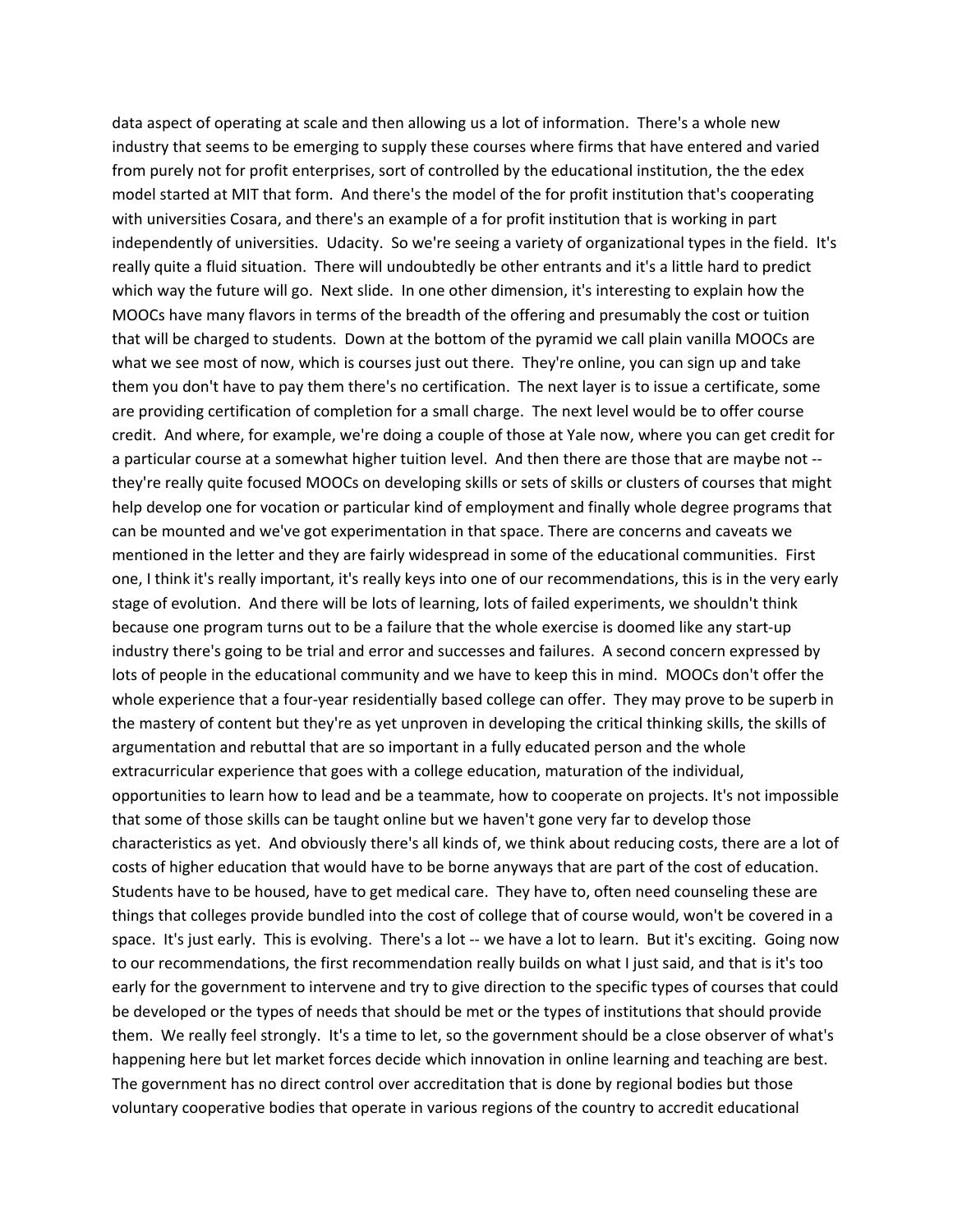institutions have many rules and restrictions about what should count for college credit. For example, they tend to get an accredited degree, colleges have to provide appropriate library resources, for example. Lots of things that maybe don't make any sense in the MOOC area where they would make perfect sense for residentially based colleges. To the extent the Department of Education has any, is listened to in this arena, it should be flexible and encouraging accrediting bodies to loosen up and gives them room for a real genuine innovation in this space and not insist that online providers necessarily supply all of the attributes that a residential university or college would provide. And then finally and probably most significant recommendation we're making I think is that there is going to be tremendous learning from this period of experimentation and this is where the government could be very valuable by supporting research on the effectiveness of these online technologies, educational technologies, and encourage the sharing of results on effective teaching and learning among the providers. We note that the government could do this by sponsored research programs, by having, expanding some of the existing grant programs to cover this area, and then encourage through conferences and meetings and creating a community of scholars in this area to help speed the learning, help speed the diffusion of the learning that will take place through development of online education. There will be some pressure, of course, from these proprietary companies to try to keep what they learn about their students private. But if the government has grant programs for university researchers to study this problem, there will be pressure from the universities on the online providers to open up the data. And we think that would be a good thing. So those are our recommendations. We think this is an exciting and promising development and we wanted to call the President's attention to it and make a few suggestions for support and we all look forward to the continuing phases of this educational IT initiative that Jim gates has been leading so ably. Thanks.

## >> Eric Lander: Jim anything more you want to add there?

>> Jim Gates: One or two things I wanted to, as Rick did, mention a number of colleagues on PCAST joined on this one this one sort of fits into a sweet spot for the council as a whole. Council composed of teachers, not surprising comprised of many people of teachers in their day jobs. Jim, I assume you're going to open up for questions. But could we perhaps have some folks who worked actively on the final stages could we have an opportunity and I reserve the right to speak after them.

>> Eric Lander: So noted. Others who contributed to the program. Craig Mundie.

>> Craig Mundie: One of the things that I think was notable in the evolution of this report was when we started the discussion, many people said we see the MOOC phenomena happening, but why is it any different? As Rick said, many institutions have been teaching online courses or providing online access for many, many years. And I think the thing that we ultimately concluded, and I would like to emphasize, is that in this case it's about the data. That the level of instrumentation that's possible now, no matter whether the scale is massive or small, the degree of instrumentation of the process of interacting with these systems is unlike anything that the educational world has known in the past. Because of that, we think that there's a potential to think about sort of two different levels of feedback happening within the educational environment. The lowest level is to use the data to personalize the presentation material. So this is more than just a question of giving it out in small doses, but in fact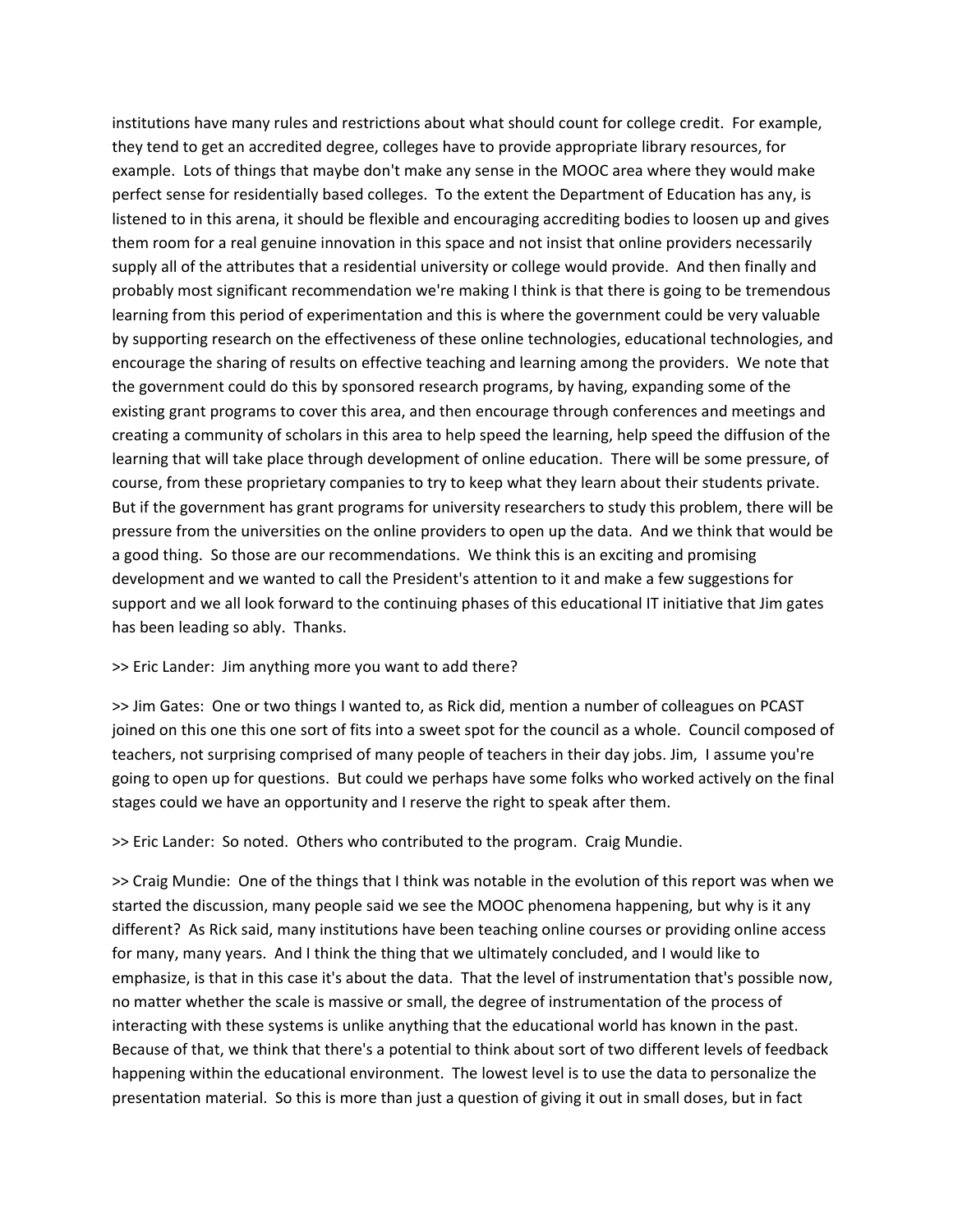allowing the system to guide the student through the material in alternative paths that are customized, personalized to each student. We've never really been able to do that as well. But I think perhaps equally important, the data in the large, particularly if we can aggregate it as the recommendations encourage in the third case, the ability to think about evolving the pedagogical system itself at a higher rate of evolution is equally a huge opportunity. To some extent the model of pedagogy that we have arguably goes back at least hundreds of years if not farther and has been very slow in its refinement. And we think this in fact could be one of the major disruptions. And while that may cause some pain to the classicists in the educational system, we think in the end it will facilitate getting the full benefit of the tremendous investment that the country makes in education its citizens. And it's all about the data and how we apply the data both for the benefit of the individual of the student as well as the improvement of the total system. Thanks very much. Shirley.

>> Shirley Jackson: This is reinforcement of what you've heard I think the important point has to do with the fact that there are concerns that people have with the costs of education, the cost of higher education. But there's also a concern about the effectiveness. And so this gives us the opportunity to have a more data-driven approach, having to do with competency development skills development, etcetera, and to even evolve and develop new metrics for measuring the effectiveness of teaching in terms of what one is trying to impart to students and is it a question of skills, is it a question of maturation, which is where typically the residentially-based pieces come into play. And the extra and co-curricular things that universities in particular do. But so I think it allows us to more sharply delineate how students learn and what is important and how best to target to different groups of students. An important focus then is on cognition and learning, populations of students, et cetera. And so but I just want to reinforce what Rick said at the beginning, namely that these are early days yet. And I think as we go along, we're going to learn more. And I think that's embedded in the message to the President.

>> Dan Schrag: Shirley's comments echo pretty much what I was going to say. I think the key is that for whatever reason, this MOOC movement has really been infectious in terms of the enthusiasm for exploring new pedagogical modes across virtually every college and university in the country. That's incredibly exciting, the level of engagement and level of experimentation going on. Now, many of these experiments are not going to be good ones and that's okay.

>> Eric Lander: They may be good experiments they may just fail. It's an important distinction. The experiment ‐‐

>> Dan Schrag: Absolutely. Correction.

>> Eric Lander: That's why they're experiments.

>> Dan Schrag: I think the key is that there's an opportunity here that we see, not just to trade teachers for video screens as some people have portrayed this technology. That's really inaccurate. And what Craig was describing was an ability to collect data nearly continuously instead of a big test at the end of the semester actual continuous evaluation and adaptive teaching and learning platforms with peer to peer interactions and all the rest of that that allows for much more sophisticated measures of effective teaching. And that's where we think the technology should go where you both would potentially lower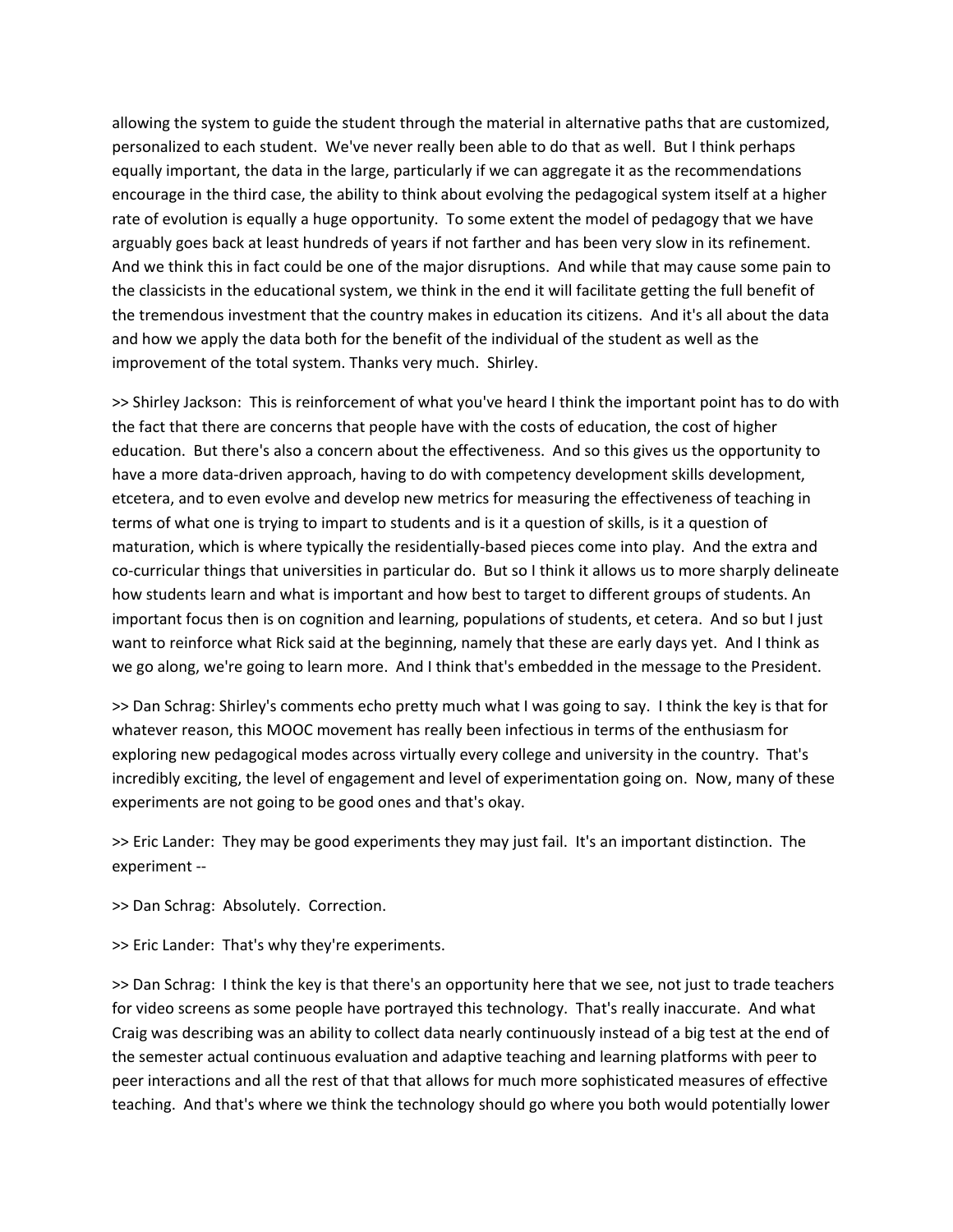costs over the long run but more importantly raise the quality of education by actually beginning to measure outcomes and that's very exciting.

## >> Eric Lander: Barbara.

>> Barbara Schaal: Another point I wanted to raise was the tremendous potential for this to enhance and expand education, particularly I'm looking at it as a dean from a four‐year residential colleges and universities. One of the things I think all of us know no matter what field you are, whether it's art history or physics is that the amount of knowledge is really expanding. Universities and colleges cannot keep up and have faculty that have expertise in all of those areas. And so it's possible by these online courses to really not only offer courses that you can't do within the university or college but also preserve some of that information. For example, in biology, traditionally biology looked at bio diversity, understanding the range of living organisms. It's not what we do so much in biology anymore. Many of our departments are focused on molecular biology or population genetics or genomics, but yet for the good of the nation and for understanding of biology, we really need to preserve that expertise that tacks on specific expertise. This offers us for the first time the opportunity through very careful preparation and with our understanding of enhanced learning, the ability to really offer those courses across a wide range of universities. It's actually very exciting.

>> Cristopher Chyba: My comment follows on Shirley comment. I think many of us view critical thinking as one of the most important objectives often an implicit one in university education. It's hard enough to assess how one is doing in that score in a typical environment. And I won't pretend that we assess that well currently. But, Rick, you mentioned specifically that it's unclear how MOOCs are going to perform in that respect. Could you say a little bit about how we might find that out, when in the future might we be able to compare, or is that something that is, that we're not going to be able to do due to the difficulty of metrics and even the traditional realm.

>>Rick Levin: I think that there's already been some thought given to how one might do this through on these MOOC platforms. Obviously checking for critical thinking and sort of creative intelligence usually requires either oral interaction or written students writing papers, expressing an argument. Staking out a claim. When educating 10,000 people in a class, obviously how to make that happen becomes a more difficult question. Some of the courses that are being offered are experimenting with peer grading and with peer conversation as a way of testing and refining people's arguments. Students criticizing drafts of other students. Them being revised ‐‐ having them revised. I think there will be opportunities to sort of see if the technology lends itself to a kind of different kind of interaction between teacher and students and students to student. Here the scale could be -- where the scale's an advantage in terms of collecting data can be an obstacle in terms of good implementation of developing critical thinking skills. But I think a number of the instructors who I know doing courses like this are trying to think about that, are trying to think about are there creative ways to essentially crowd source education in critical thinking instead of doing it all directly by contact between the professor and the student. Susan.

>> Susan Graham: There's another opportunity that I think this technology is going to provide. And that's the opportunity for students to take risks. So that we might be able to use this as a vehicle to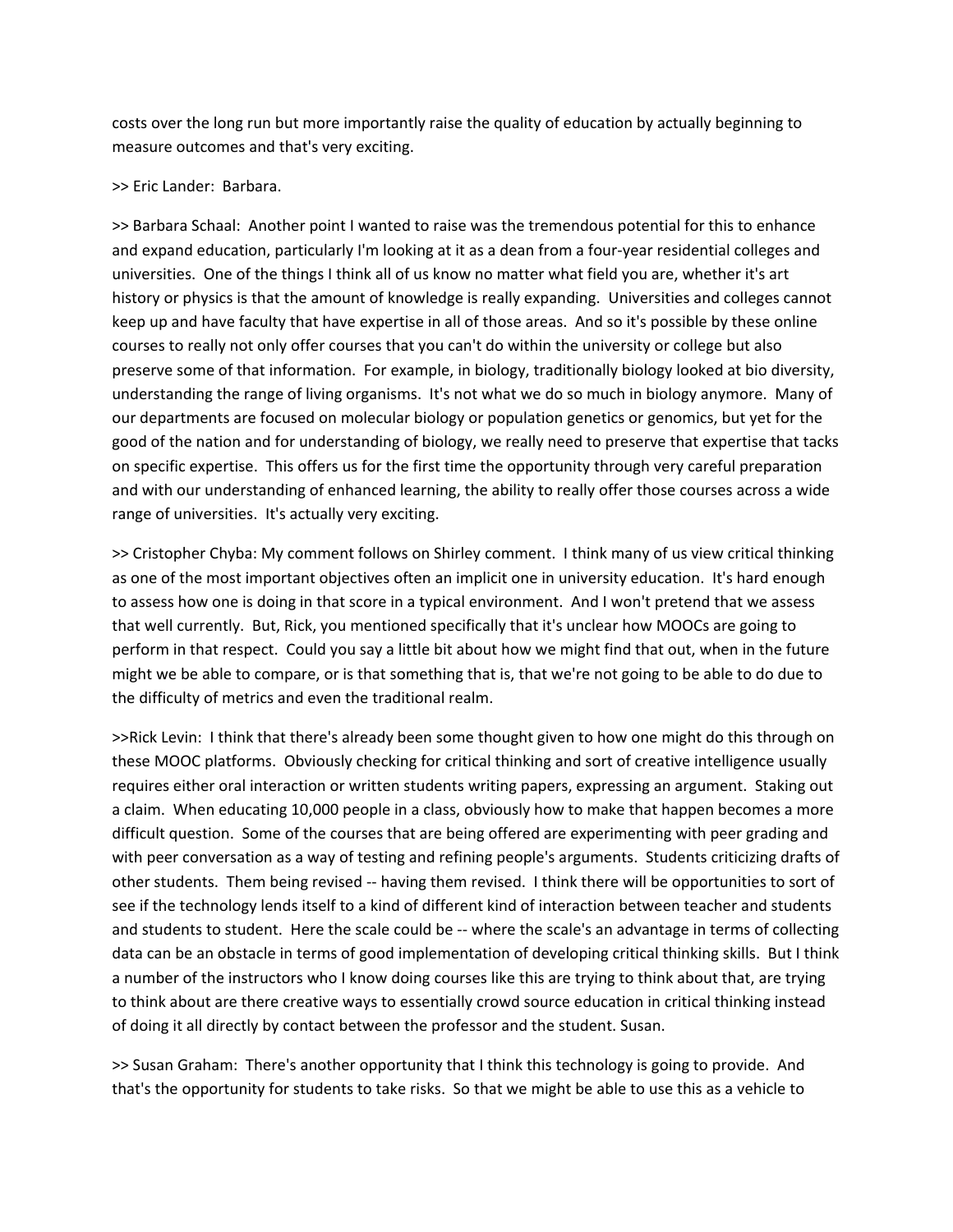encourage women to go into STEM fields, to encourage people who lack self‐confidence to try courses in disciplines that they shy away from. Because of the feedback of the interaction, because of the relative privacy for a student, a student who is worried about appearing ignorant in the privacy of his or her computer interactions can take that chance. It's an opportunity for the field to try to solve some of our societal problems by the ways in which we use this technology.

# >> Eric Lander: Mark Gorenberg.

>> Mark Gorenberg: There is another side effect that's valuable for the United States, there are universities overseas particularly in China that where a majority of their curriculum is on Edex, which is the educational platform that Rick talked about that started by MIT and Harvard and now has about 20 universities that have rallied around it. The opportunity for this to be the next generation of what was the Peace Corps or USAID at its finest is a great opportunity for this country to really export its knowledge and really change the world's view of the United States. And that's something that hopefully can build a consortium with the state department, with USAID and other parts of the government and could be a really positive force for good.

>> Eric Lander: That's great. And Chad.

>> Chad Mirkin: I have to say when we first started this, I was probably the most skeptical about what these would be used for. But this whole exercise has convinced me that it's really about five things. The quality, the speed, access, the breadth, which I think Barbara brought up, which is absolutely essential if you think of the amount of material we have to teach and convey to students at the time stays fixed, unless we want to make these very long degrees, yet there are so many different opportunities out there. So many different things that people need to learn and want to learn and this gives you a much better way to personalize that experience as well when integrated with some of the conventional ways of teaching. And of course the cost and the data. And those are the things that I think make this the perfect storm that allow you to really do this right for the first time. When we look back at all the different experiments in terms of online learning and teaching on TV, correspondence courses it didn't have all those components and that makes the difference here.

>> Eric Lander: Shirley, you're back up again, Mark are you planning to be up or ‐‐

>> Shirley Jackson: I do want to say, and I think that's something ‐‐ I think Rick intimated this ‐‐ that is something that one has to keep in the background. At least if you look at residentially-based education they really are parallel universes that exist at universities and the main universe has to do with all the academics and how students learn and so forth. But the parallel universes have to do with what the students do among themselves, and I think there's some interesting things with the MOOC format that relate to how students teach each other. But then there's a whole parallel universe of support and support services for students that have to do with their maturation with learning disabilities, with psychological things, with other social things, that in many ways those who focus the most on the academics don't all the time think about. So I think in the end we're going to have to think about what the crossover and linkages are between these parallel universes in universities. And I say that as the head of the university. And I see the parallel universes every day of the week.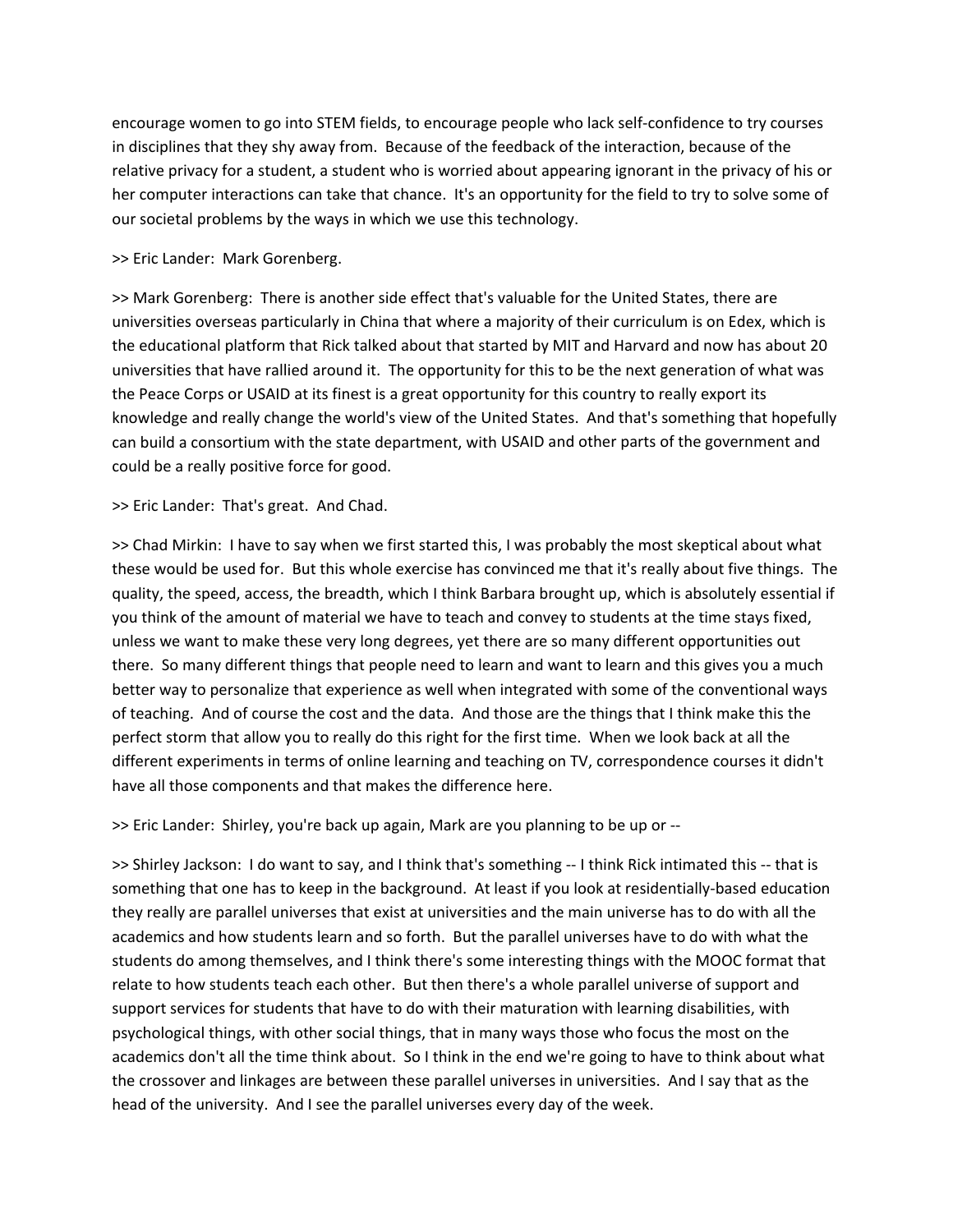#### >> Eric Lander: Pat.

>> Pat Falcone: I wanted to ask a question about the second recommendation. About these accrediting bodies. It's my understanding that they're privately run and regional in nature. They don't always agree. They're not necessarily consistent nationally. The rubrics. And there's sort of maybe not as much transparency how those rubrics were making the decisions that apply to the different kinds of programs you talked about, particularly the training, maybe more at the associate degree level, for example, and so I guess I was wondering what exactly encouragement means and what kind of national role there might be.

>> Historically the Department of Education has commented about accreditation and communicated with the accrediting bodies, although they don't control them, that's all I really meant to the extent Department of Education has interaction with accrediting bodies they ought to be pushing in the direction of encouraging their flexibility, their response to innovation, it's literally as simple as that. The prior administration they spent a lot of time beating up on accrediting agencies and at one point there was talk of trying to take them over. So it's not like the Department of Education has to sit completely silent on this matters.

>> Eric Lander: Craig Mundie may be the last comment here.

>> Craig Mundie: Wanted to add a last comment to Pat's question. Another thing that could happen here and the reason we talk about, for example, certifications and other things is that employers are increasingly willing to accept certificates that have nothing to do with classical content of accreditation. And as these systems allow us to basically give people certified training or capability in areas that may either be components of a degree program or even adjunct to it, we may find that the power of accreditation in some sense is diminished because the markets will demand the alternatives. While we can encourage them I think it's important to point out that the market may speak as to what the credential is that the business community is actually interested in seeing. And if they don't adapt to allow these things to happen they may be displaced just by the action of the market.

>> Eric Lander: I'm struck ‐‐ I'll make observations hand it back over to Jim here ‐‐ I'm struck by the extraordinary breadth of comments and observations about where we stand right now. When we went into this, I think we thought about MOOCs in a sort of unitary way. Now there a whole lot of lenses. It's the data, for example. This iterative ability, what they call in education formative assessments. But at a really rapid scale to learn and adjust instruction. That's one aspect. Or it's the student cohort, interacting with each other, which isn't necessarily the same thing as data. You can have all the students working alone still have data interaction. Maybe it's the students interacting. It's the unlimited course category, what wiki did for Encyclopedias, this would do for the entire educational offerings and make sure you can still take a course in taxonomy even though the university might not have any taxonomists and it's the unlimited shopping period that allows you to take courses. And what skills can you actually learn? We don't know. It's clear you can learn some competencies. How far can you go on critical thinking? We don't know. And how for almost no charge can this be the way that the United States can contribute to the 21st century developments around the world by the sharing of knowledge.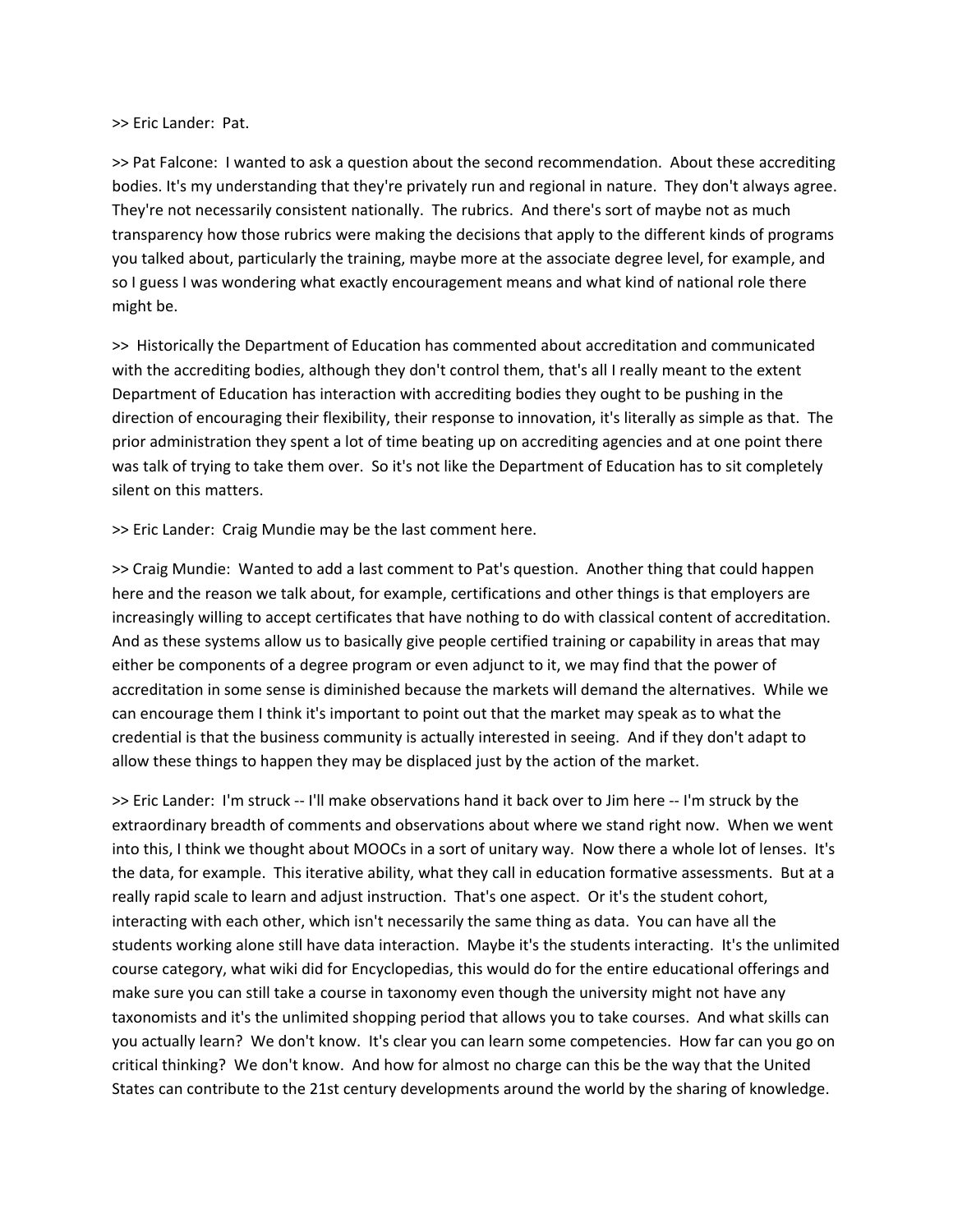That's not a bad set of possibilities to be thinking about here, but I think what informs all of what the PCAST has talked about is a sense of humility. That it's impossible to know where this is going to go other than it's very interesting and I therefore like the recommendations here about letting market forces play out, encouraging flexibility and in order to really get the value, supporting research and sharing results and making sure to the maximum extent possible data are available so we can all learn together. I think it's great guidance. I'm going to turn back over to Jim for closing remarks here.

>> Jim Gates: Thank you, Eric. I must admit that you channeled me very well just now, because a number of the things you said are on my mind. There's one final point that I'd like to put out in sort of this public forum or semi public forum. And this is a matter of something that we haven't really talked about but I think is extremely important. Most of our focus has been on STEM education. But we all know there's a large domain out there that's outside of STEM education. And recently at UVA there was a very interesting chart that they put out looking at 14 different academic disciplines and 11different occupations. And among those, science was the only one that contributed to all 11occupations among the academic to all 11 occupations. But English and literature and the non‐STEM domain had exactly the same attribute. It was the only academic area that contributed to all 11 of the occupational areas. And so the last thing that I sort of -- we didn't talk very much in this report but somehow I'm thinking and hoping will be an outcome here is that the push towards education and technology as it is used within the STEM domain could well trigger a couple of things outside. One of those things is to join in conjunction with a movement called digital humanities, where in fact, if you stop and think about the liberal arts and the classical traditional model for how the liberal arts work, it's essentially a model based on reading great texts. But you can imagine data input from real world almost contemporaneous events being the text from which students learn about how humans work in the real world. This to me is an extremely exciting possibility that our investment in talking about educational technology on this end ties to. And then the other thing is as mentioned by several people around the table, our concern for the rate of increasing costs of higher education in the country is alarming, to say the least. The President has spoken about this in numerous occasions. And so if this technology can bend the cost curve, it may have a very interesting effect in the liberal arts, because we hear stories of a lot of young people that come to universities and colleges who might wish to major in the liberal arts degrees and humanities but feel parental pressure to major in something that people say is directly going to lead to a job. If we can lower the cost of college, maybe we make more spaces for people who have interest in the liberal arts and humanities to pursue those interests. In a very real way borrowing from my colleague Dan Schrag, maybe Ed IT could save the liberal arts and humanities in this environment. I think it's an interesting proposition.

>> Eric Lander: Heavy burden for us to take. I don't know if we can, Rick.

>> Rick Levin: One last point when I listed the members of the working group on this report, I failed to turn my head to the right. So I want to acknowledge Bill Press was also involved.

>> Eric Lander: Absolutely. I think much has been said here about the interests and opportunities. I'd like to call for a vote at this point. Indicating because we owe an enormous tremendous debt to Marjory, Knatokie, and Danielle and I'd like to express that also. [Applause].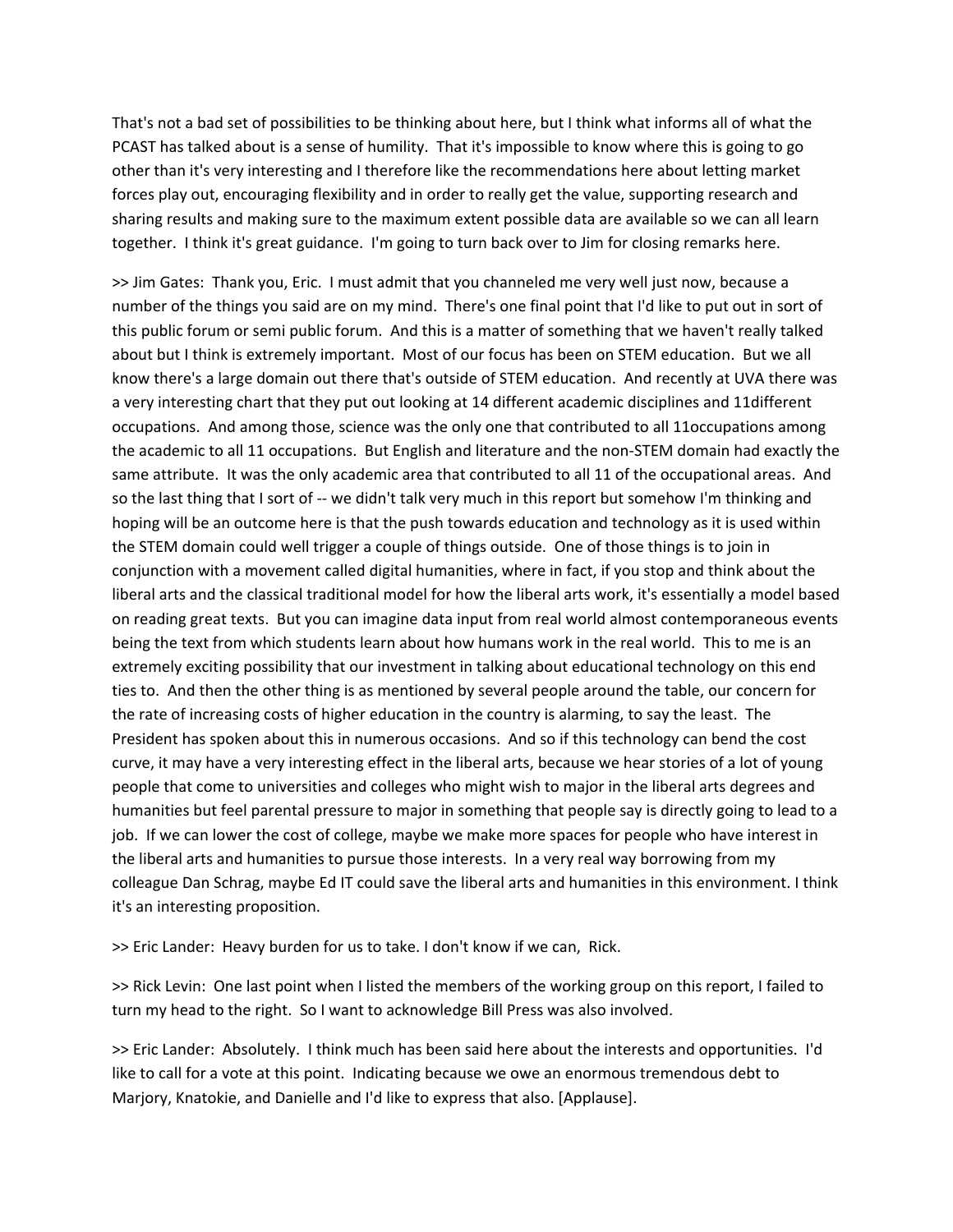>> Eric Lander: One might imagine having a report in which virtually the entire PCAST gets involved expressing opinions writing pieces and all that would just happen by spontaneous generation but it turns out to not happen and we're grateful for the remarkable staff of PCAST to make this possible. I'd like to call for a quick vote. Do I have a motion to approve this report. I do. A second. I have. Those in favor? Any opposed? It's unanimously approved. We will have some editorial work as usual to make sure the report is in good shape for release, which we hope to do very soon. Thank you all. I'll turn back to John for our next subject.

# **Cybersecurity Report**

>> John Holdren: Thank you. And the next topic is the report on cyber security. And to lead that discussion I will call on one of our vice chairs and a leading architect of the cyber security report

>> Bill Press: This is a piece we hoped to bring to you in October but the whole government shut down. This was just one of many, could it be millions of useful government activities that were caught in that maelstrom. But we bring it to you now. As you recall, PCAST has been in the space of cyber security previously in the context of classified report. But there are many aspects of cyber security that we felt are very important to present to a larger community and in no way classified, and that was the genesis of the report that we're going to present to you now. Figure out which button. There we are. This was a small working group of PCAST members. Craig Mundie and myself. From able help from the staff Lauren, who was with OSTP, has now moved on and David Pritchard. I want to give you a couple of slides general introduction before moving quite quickly through our findings and recommendations. If you go back just two or three years, cyber security, cyber defense was supposed to look like a medieval castle. There's the various rings of defense, firewalls and port scanning and I'll let you read that sort of thing. But the real point was that the accepted view of cyber defense was it was all about hard walls and static defenses something that we would now call hardening. Well, what a difference a small number of years makes, because now it's generally recognized, both out in the private sector and within government, that cyber security is about processes that continuously couple threat protection to reaction on all time scales. There has to be a closed feedback loop in it. I see that the E on sense somehow drooped there, but the idea is to sense the threat, react to the threat and sense how well you've done and improve your defense for the future. Now, you might say how often am I supposed to do this? Once a year, once a month, the answer is all the above. And there are different aspects of cyber security depending on the time scale. On the scale of years we're talking about how software and hardware are designed. On the scale of months we're talking about are you keeping your systems patched, are your configurations good, are you using self updating software. We get down to days, also important for patching, operating systems, hours where we're trying to detect signatures of actual malware as is done by most current virus checkers and Internet security packages. But the important frontier which is already with us is in this seconds to minutes where we need user nodes to not only be the best defense they can but to provide information back to the network, back to the nodes to take action and all the way down to milliseconds because that's the scale on which massive attacks could occur, and it's a scale on which one could take responses without a human in the loop, those responses might simply be to disconnect from the network or to reconfigure in response to attacks. That's also the scale in which one has to think about in a cyber conflict between nations or with non state actors what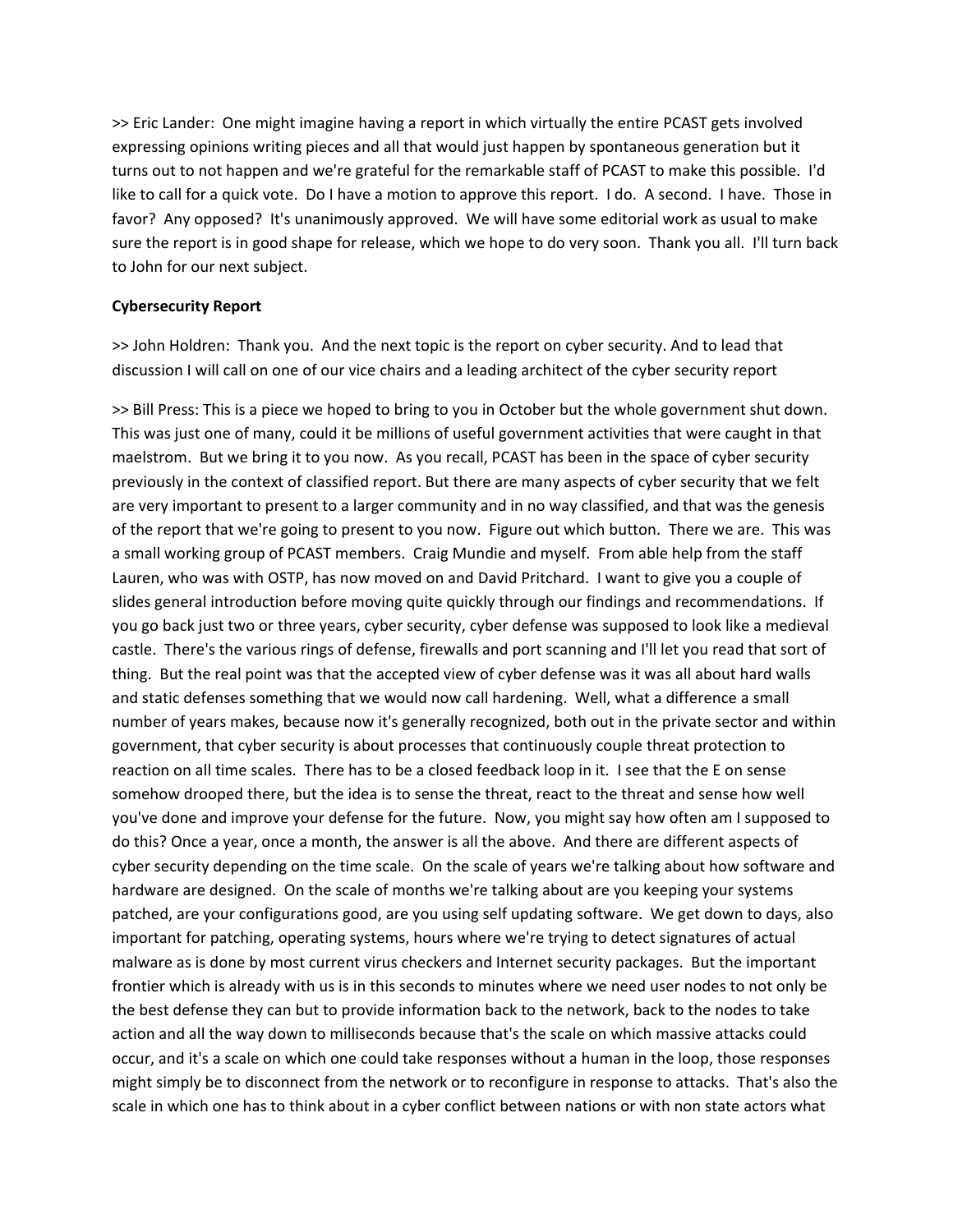the national defense response would be. Those two slides I hope motivate what the overarching finding is of this report. The overarching finding is the cyber security will not be achieved by a collection of static precautions that if taken by government and other organizations would make them secure. Rather, cyber security requires a set of processes that continuously couple information about an evolving threat to defensive reactions and responses. And if you understand this overarching finding, then you'll see that our six principal findings under that and the recommendations under that basically flow from this. Well, our first finding is to ask the government to look at itself. Sadly, the federal government today rarely follows accepted best practices. Now, we had a lot of debate on should we say sometimes. Should we say could do better? In the end, we came down very strongly that this is an accurate statement of the situation today. The federal government needs to lead by example. That's my little graphic there. And accelerate its effort to make routine cyber attacks more different by implementing it on its own system. We have a set of recommendations, I won't try to read all of these to you, that are basically common sense things that the federal government should simply give higher priority to. Phasing out insecure operating systems, since modern operating systems are vastly more secure than operating systems whose technology is 15 or 20 years old in some cases trusted platform module is basically to say that we need the hardware to have the hook that allows security related functions to be built on top of them. The most secure browsers facilitate the prevention of identity theft, it's important that we have those. We need to move towards nationwide availability of proofed identities for people, roles, devices, and software. Now these will be completely voluntary in the private sector. The private sector may find it useful or may not find it useful to adopt these in various situations. But the government is different We think there should be mandatory proved identity within the government when there are exchanges among federal data users. That's something that the government can do to lead by example. The federal government should use the best in automatically updating software including cloud hosted software both for commercial off the shelf products and for its own government products. So let me move to finding two. Finding two moves us out into the private sector but only into that limited piece of the private sector that already comes under federal regulation for one reason or another. And we think that in such cases there are real opportunities for promoting and achieving best practices in cyber security through the regulatory agencies that already exist and that already have statutory authorities to go in this direction should they choose to do so. Let me give you the recommendations that follow from that. Now, I want to point out on this one, there aren't many recommendations that begin by saying something should not be done. But this is such a case. The recommendation is that within already regulated industries, the regulator should not require a specific list of cyber security measures. Of course, there's something that we do want them to do and that's the second half of that. We want them to record auditable processes where processes are adopted and the important point continually improved. The second recommendation essentially makes this a little more specific, we think that in the case of independent regulatory agencies, that don't directly come under the executive control, we think the president could strongly encourage regulations that require self reporting and continuous improvement. And we think that a good example in which, on its own, the agency has taken preliminary steps we'd like to encourage more is the SEC. Because the SEC is charged with identifying for the benefit of investors what are the risks in publicly held companies. And we think that the SEC could look at requiring more disclosure of public companies what their cyber risks are more importantly it's the diagram in the left what their plan is to improve their position on those cyber risks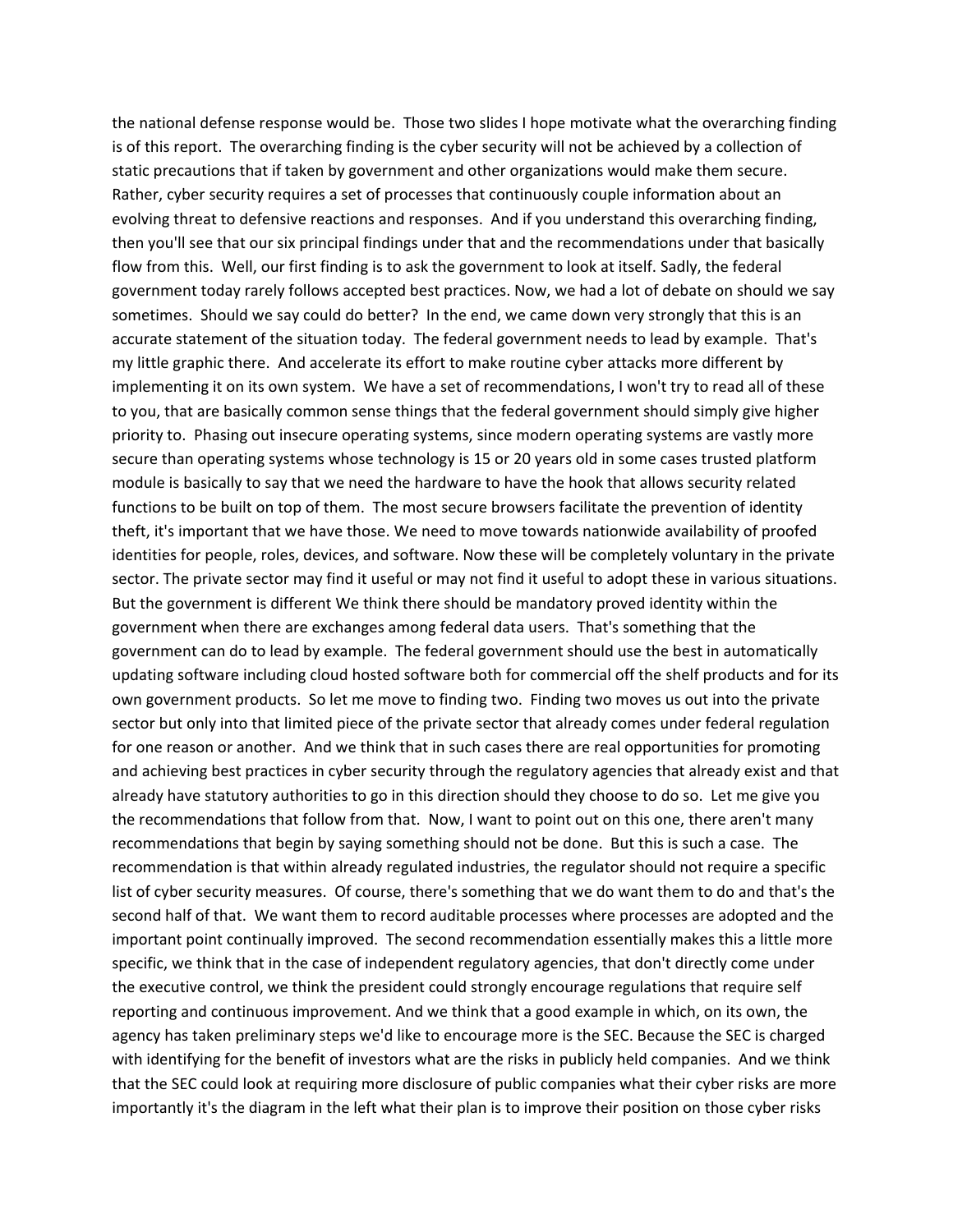on a continuing basis because we think that is material to decisions that investors will want to make as cyber threats increase we want continuous improvement on the left. We don't want the angry man on the checklist on the right. I don't know if he's really angry. He maybe a paid professional angry man. Finding three takes the same spirit further into the private sector. And here the role of government is quite limited are the way to go that these are likely to create an effective cyber security culture, more so than the angry man with the checklist on the previous page there's a history of this direction in the human safety enterprise. Human safety has been vastly improved over the last generation in industry by the understanding it's a continuous improvement it's not a checklist based process. We want to pull that over into the cyber domain as a way for industry to think about this. So the recommendation here is that government's role is to simply encourage this out in the private sector, consensus based standard, and transparent reporting of whether those standards are being met by individual private sector entities. Our fourth finding addresses, I should say is still out in the private sector, where government only has a limited role. But we think it's important that the private sector develop means of sharing among itself on all those time scales that I indicated before, cyber threat data. This would be the kind of thing I'm under attack, so I know how to disconnect or reconfigure some of my networks, but I may have customers or suppliers or other firms in my industry with which it would simply be a good thing to have means of sharing this kind of data. Now, in appropriate circumstances, and with interfaces that are well understood publicly, and therefore accepted by the public, there could be some sharing here between private sector entities and government. That as anybody who reads newspapers recently understands is a very tricky area. So I want to emphasize the main thrust of this finding is simply what the private sector should do itself among firms in the private sector. So what is the federal role, because we advised the federal government. The federal role should be to facilitate the establishment of private sector partnerships that make this possible, that make possible the exchange of threat data among potentially vulnerable private sector entities. And the immediate important point is that for this to be effective, these data flows should not be and would not be accessible to the government, although the government might participate in establishing protocols in setting up the means for the private sector. Our fifth finding addresses Internet service providers, ISPs. You're not supposed to read the fine print in the little picture at the bottom, except to notice that the users are clustered around the cloud and between the users and the cloud live the ISPs, the Internet service providers, or their equivalent organizations within large corporations who perform the same functions and because the ISPs are above the level of individual users but are not yet as we might think of them inside the cloud where everything's become hard to find, we think that they can play a unique role. Again, the federal role is quite limited here. We think the federal government should establish policies that describe what is desired behavior by ISPs what are best practices or perhaps what are minimum acceptable practices for ISPs. And then we think that NIST is a great organization, in the executive order on cyber security for a number of purposes one they're moving out smartly and we're happy to see what's happening out there is talking to the ISPs and establishing standards for voluntary measures by which ISPs could alert users and direct them to appropriate resources if their machines or devices are known to be compromised. Our 6th finding addresses future. And that's research. Future architectures are going to have to start with the premise that they live in a hostile environment. It's not just that your computer is an enclave and that the outside of it is a hostile environment. Your computer inside your computer, there are enclaves at various levels of security and with varying levels of risk of bad behavior. We need research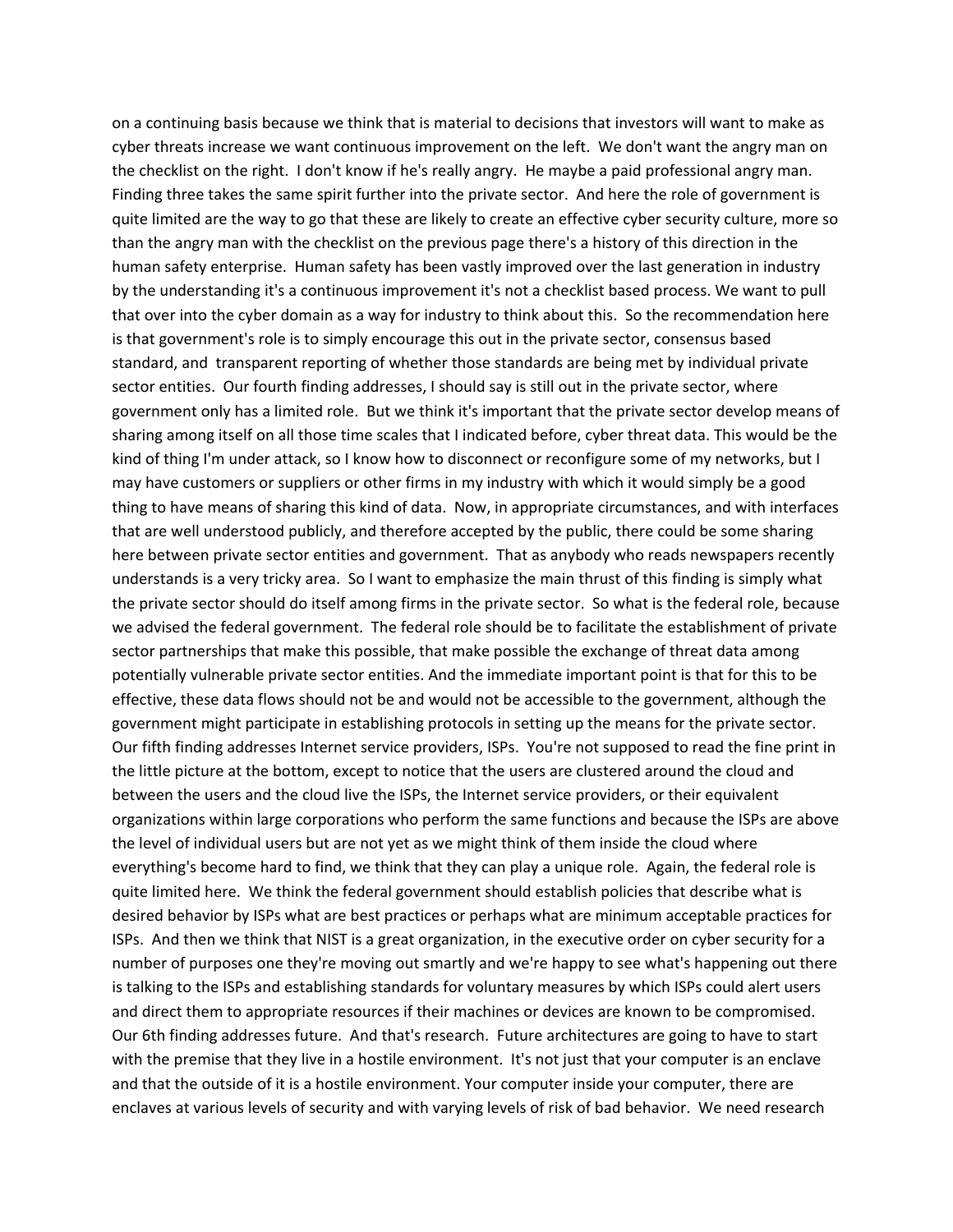to understand how to build secure systems in these dynamic environments that do not always share assumptions of what are trusted components. So our recommendations are when has PCAST ever made a report that didn't call for more research. There's a reason for that. And in this case particularly we need more research in universities and industry on how to build high assurance computer systems. We think that there would be a useful role for an independent organization tasked with development of certifiable maturity levels with respect to the kinds of design processes that would come out of this research. And finally we think that there's a need for high risk, high return basic research in this area. The kind of thing that would have only, that might pay off on a 10 or 20 year time horizon but when it does pay off can fundamentally transform the way we think about cyber security today. Yes with that the working group commends this report to you I wish I could have done it a month and a half ago and we hope you'll consider it for adoption.

>> John Holdren: Thank you Bill. Let me ask Craig Mundie as the other member of the working group if he would like to add any thoughts.

>> Craig Mundie: No, I think Bill did a superb job summarizing the report and recommendations and I to do endorse it and hope people will approve it.

>> John Holdren: Let's open it up to other PCAST members. Starting with Ed.

>> Ed Penhoet: Several times in your report you call for auditing to be performed, who will perform these audits you talk about in the record.

>> Bill Press: Good question we're not thinking about these being audits from government agencies. Again our model is the human security and safety model where once industry adopts this model of continuous self improvement, a whole little eco structure gets created. In the case of human safety, there are outside firms that come in, third party firms. For example, Dupont, which had made a reputation over decades as a very safety conscious company, has spun off several separate entities that do human safety consulting and auditing for industry. So our view is if we get the incentives right, we can get that same kind of private sector ecosystem going for cyber security.

>> Very well done Bill and Craig you talked about cyber structure and all and you mentioned the SEC one who has done good do you see the government exchanging best practices like the SEC with some other financial groups within the government or even non financial?

>> Bill Press: Certainly. And certainly that's the thrust of what NIST has started to do in response to the president's executive order. I think the key transformation, this is probably about the tenth time I've said this, is to get away from thinking about checklists and to get to thinking about continuous improvement processes and certainly we wish that on the government every bit as much as we wish that on the private sector.

>> Craig Mundie: I'd like to add to that. Our belief is that companies the government both find themselves in a situation where they have to advertise sort of organization by organization, where they are relative to let's say this year's best practice, it turns out there becomes a lot of public pressure for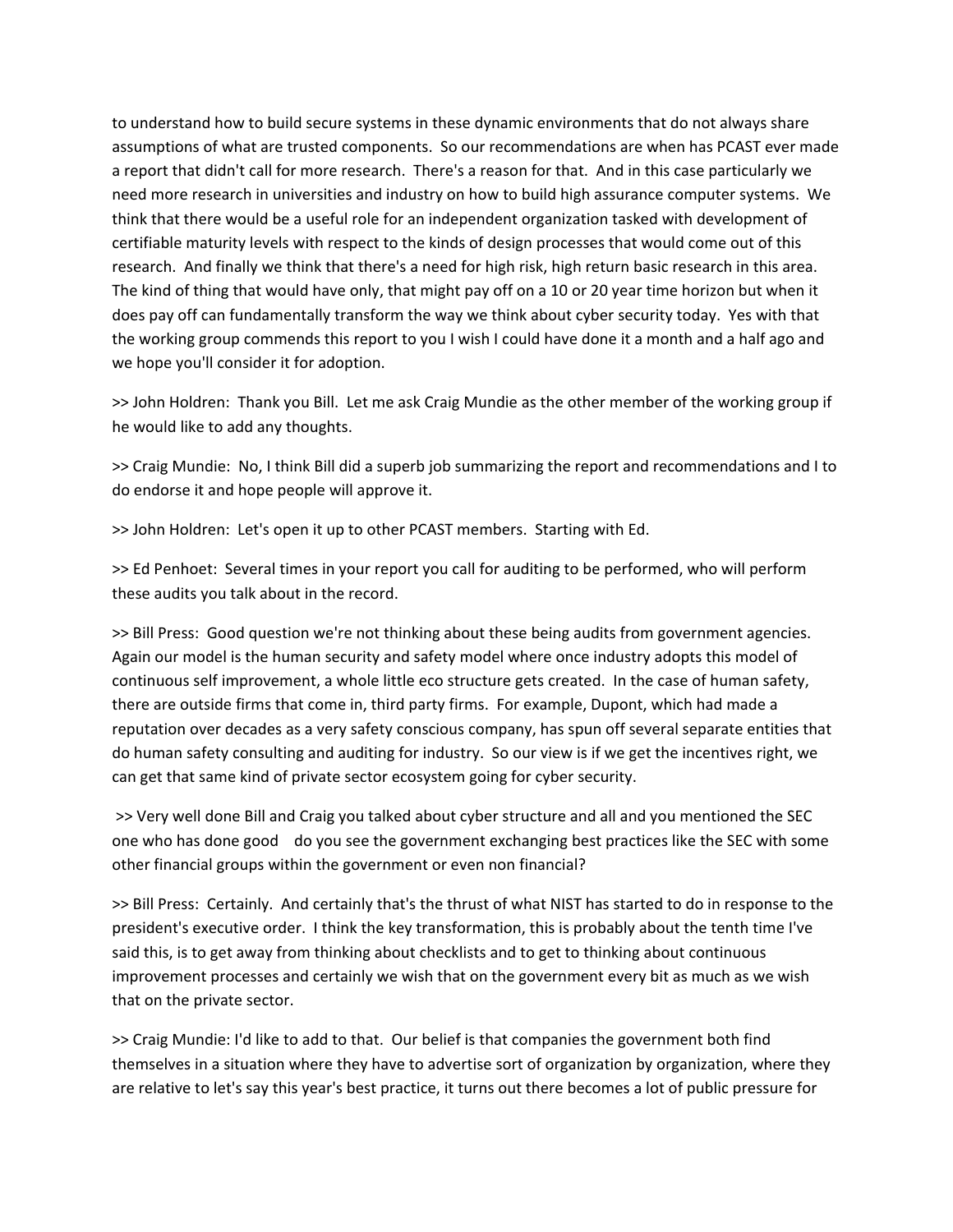them to essentially keep trying to get up to the level. And so we're a lot more interested, sort of speaks to the auditing question, too, of not having the sense of private accountability or auditability to a checklist but rather public accountability to the best practice that's established sector by sector. And what we recognize is things are so complex here, that what works for the banking industry and may be considered sufficient may be completely different than what would be required in the power industry, who has a much greater SCADA exposure, for example. That's why we don't like the checklist model, is one we don't think it moves fast enough and two there's no unifying theory of checklists that would make you secure. And so we're a lot more interested in publishing who is the best this year and then getting everybody else to be able to self declare how they stand relative to that.

#### >> John Holdren: Michael McQuade.

>> Michael McQuade: Very good set of recommendations on the piling department I'd sort of maybe just draw the connection between sort of the assurance and auditing and sort of more holistic non checklist version of things, but there also is, this is not just sort of assurance of computational capability or system capability being available. There are significant safety issues, whether they're mission critical safety of delivering power or mission critical safety for transportation systems, et cetera. So I think the connection to how safety has been looked at as a process as opposed to a set of checklists is exactly the right approach here.

## >> John Holdren: Good. Chris Chyba.

>> Christopher Chyba: This is a very speculative question for Bill and Craig. Suppose you could go back to the beginning of time to the start of the Internet and the Web and redesign it from the bottom up on the assumption that you were in a hostile environment rather than the way things progressed would it be possible if you had started that way to have each computer be an impenetrable fortress, that is to say, is the conclusion that we have to have this kind of dynamic defense historically contingent conclusion, because of the way things in fact evolved or was it inevitable? Did it have to be the case?

>> Bill Press: I'll give you my three what I would have done differently. I wouldn't have programming languages be what they are today because they don't allow us to use the computer to determine the correctness of the computer. And that's just an unfortunate byproduct that programming languages have evolved. If I could go way back I'd get the whole industry to have started down the path to a different model of writing programs. The second is, that you need identity. Strong identity. That's a key component of this because without identity there's no deterrence. Because you can't attribute problems. Just like you have in nukes and bio and other things, if you didn't know who the bad guy was, then he operates with impunity. And that's unfortunately the problem we have today is because we didn't build robust identity into any of the key things, that's why here I think for the first time you see in a public recommendation, that it's not sufficient to just know the people. You have to know the people reliably, the computer itself reliably, the Providence of the software reliably and the role that people are participating in. And unless you can do each of those things in a reliable way, you start to fail. And the final answer to your question is one of the real threats, and the reason I think that this moved to a more process oriented it would have been inevitable in any case is because you're now building complex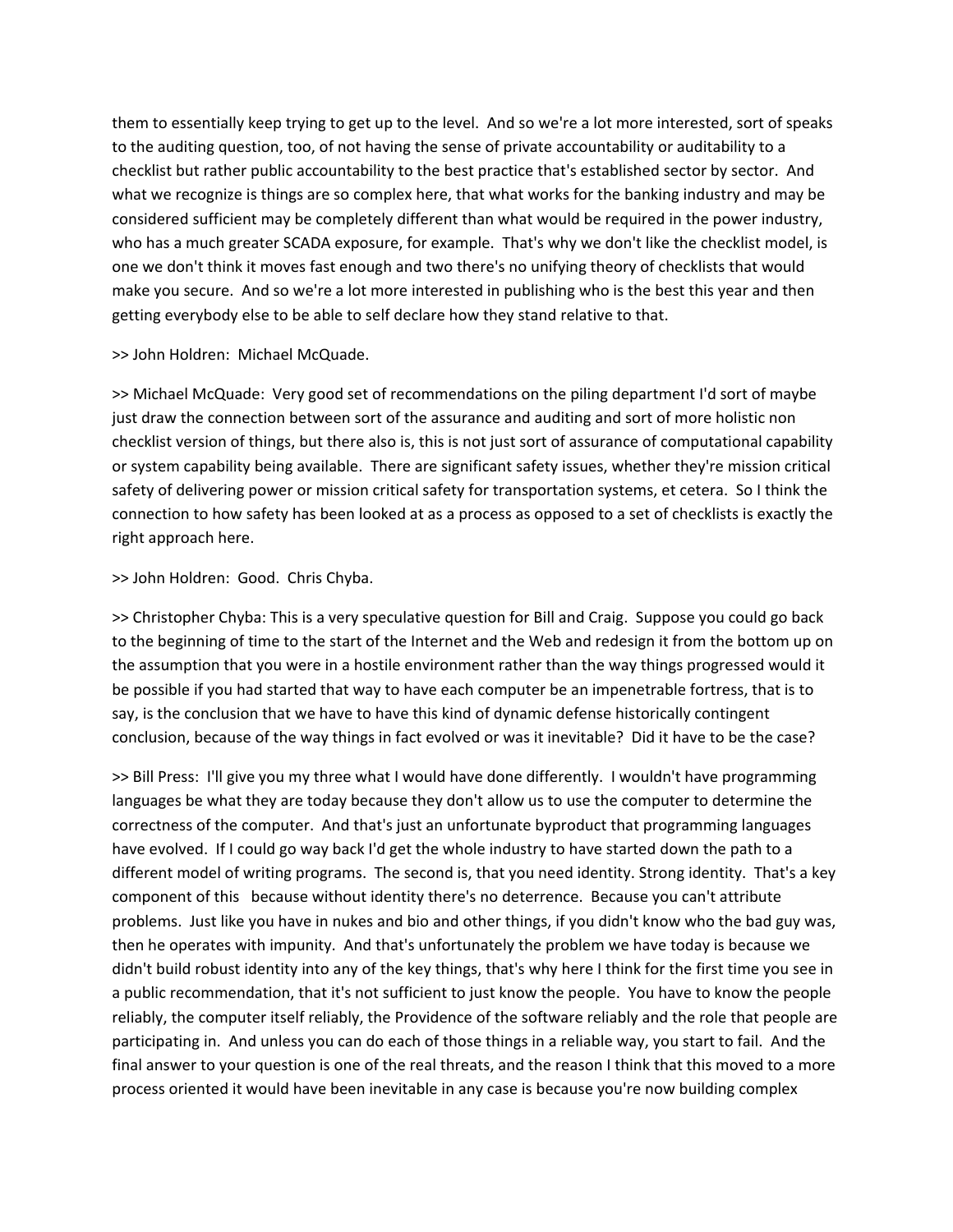adaptive systems that come from interconnecting computers, each of which might have thought to have been perfect relative to its own spec. But you get emergent behaviors in the interaction between them. You see this even in the flash, crash, the stock market, why do they have circuit breakers to stop trading. It's because in fact they have not been able, even in the narrow confines of just a trading system, for example, to at scale understand the behavior of the system in the large. And so because of that, I think that we would have found that even if every computer had been perfect in every regard, one at a time, at the moment it was developed, once you cross connected these things, you get the emergent behaviors that are completely unpredictable. In fact, one of the detailed components of our research recommendation points out that unless we can start to actually get a handle on emergent behavior, and figure out how you want to control it, that that too will become a long term vulnerability. It's also why we think it's a hard problem in this 10 to 20 year research program.

>> Bill Press: I think that's a great question in fact I heard Dave Clark from MIT give a talk on this recently one of the real Internet pioneers, of course people are always saying you guys got it wrong you should have done it differently. And his response was in the most part, if he could do it over again he would do it pretty much in the same way because they understood there were security threats but they thought they were just providing a pipeline and the pipeline should be completely transparent, allow threats, allow everything, and that the security would be done at the ends of the pipeline. But he admitted the one thing they didn't foresee is denial of service attacks. Because that then fills and chokes the pipeline. And it's there where this model of it's somebody else's problem just can't work and it's got to be your problem, the Internet backbone provider's problem as well.

>> John Holdren: Well, seeing no more flags, Bill, do you have any closing comments following these interventions?

>> Bill Press: No I think I've said everything too many times already.

>> John Holdren: That being so, let us [off microphone]. I move.

>> John Holdren: Second. All those in favor of approving the report. [Off microphone] we are astonishingly a little bit ahead of schedule. But I'm going to call the coffee break, which in our original schedule I think was supposed to be at 11. So let us have a 15minute coffee break and return just after 11:00.

# **Privacy Discussion**

>> John Holdren: The Deputy Chief Technology Officer CTO sitting in OSTP with responsibilities for privacy. And as well as Internet policy and innovation. Prior to joining the Obama Administration in July, Nicole was the legal director for products at Twitter and from 2004 to 2011 she served as Google's vice president and deputy general counsel primarily responsible for the company's product and regulatory matters. She also was the co editor of a volume called electronic media and privacy law handbook. Her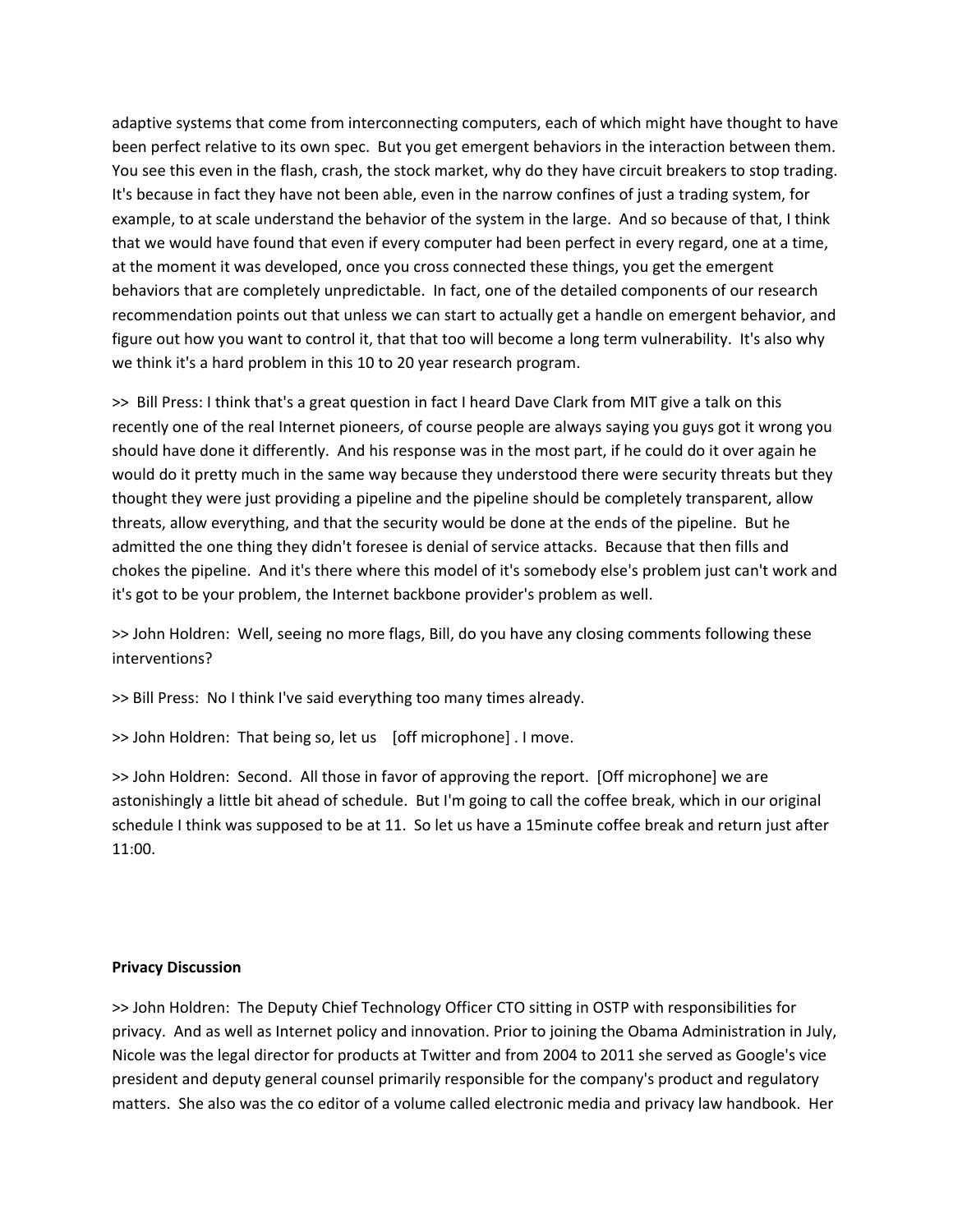law degree is from the University of California At Berkeley. There is more, but I won't take more of her time by reading you more of her bio. Nicole, thank you very much for being with us.

>> Nicole Wong: Thank you Dr. Holdren and Dr. Lander. Pleasure to be here to have the opportunity to address the council. I also want to thank Rick wise and Marjory in helping me prepare me for this session. I'm pleased to report that I'm on my fifth anniversary as a member of the White House. As some of you now I hail from the Bay Area where I worked for Google for eight years and then for Twitter and where I understand it is currently 20 degrees warmer than it is here. And I'm adjusting to both the weather and the acronyms that come with government life. So today I'm going to go old school on you. I'm not going to have a PowerPoint. But I just wanted to talk a little bit about the topic of privacy, which is occupying both headlines and policy circles and technology circles. In my previous jobs, I had primary responsibility for the launch of the products of those companies. And that meant having compliance in the various legal regimes around the world, whether it was copyright or trademark or consumer protection laws or content regulations. But the most difficult and increasingly complex area was always privacy. So in my new role as deputy CTO, I again focus primarily on Internet and innovation policy and in this age of information, privacy is also a critical component of the work. You're all well aware that the volume and velocity of data is greater than ever. Indeed, as PCAST's recommendations, for federal networking and IT R&D reflect, we need cutting edge research to help us distill the value from the growing availability of data while protecting the privacy and security of personal information. In the more than 18 years that I worked on privacy issues, I do not recall a time when our government faced more scrutiny about its policies and practices in the use of data. We have been fortunate to witness the exponential growth of digital technologies that empower citizens, fuel economic growth and provide the foundation for further innovation. Given the quickly changing nature of technological capabilities I think we all recognize that it is time to take a close look at how and for what purposes various entities, whether they're public or private, gather and use information. So last year, recognizing the importance of affirming the privacy values in the context of these new technologies the president announced the first ever consumer privacy bill of rights as a blueprint for the privacy information age setting out principles and expectations in the commercial setting. And, of course, the recent unauthorized disclosures of U.S. intelligence programs have drawn particular public attention to issues of privacy and national security. We are at a difficult and formative moment as a nation and as global citizens to reach some kind of consensus about how best to apply our privacy values in light of national security challenges. It is again in this context of this dynamic technology environment that the president has directed a detailed review of the nation's surveillance capabilities. This review is being led by the White House, and it includes agencies from across the government. There are also important efforts underway that will enable others to review how the government is doing in its efforts to achieve both privacy and security. Including the review group on intelligence and communications technology and the privacy and civil liberties oversight board. Because these reviews are still underway, I'm not going to directly address privacy and national intelligence programs during this session. But I do think it's important for us to note that the government is not alone in seeking to find the right balance between the powerful benefits of data to individuals, organizations and society and data's potential impacts on privacy. This is a conversation happening in industry, in civil society, in academia, and so today I'd like to talk about privacy and the privacy environment more generally and to do so through the frame of your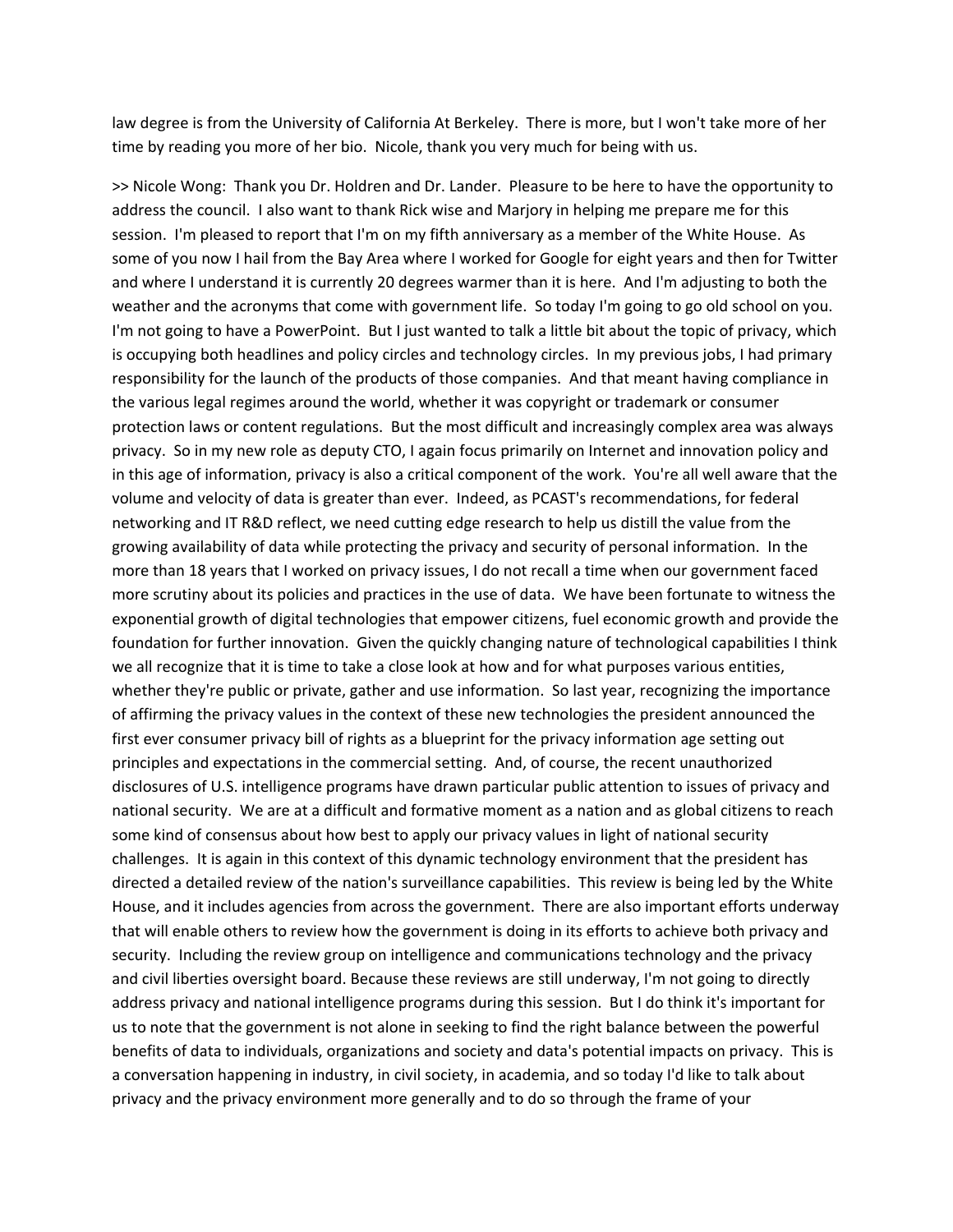recommendations on privacy research from earlier this year. Well, studies show that most folks will say that they care about privacy. As a society, we still have a lot to learn about the nature, meaning and appropriate protection of privacy and the means of the technological psycho sociological realms it's difficult to get privacy policy right without a basic understanding in these areas which is why I so appreciated PCAST's recommendations in case you need a reminder what that recommendation was from January you wrote: NIST should create a multi agency collaborative effort led by NSF, the Department of Health and Human Services and DARPA to develop the scientific and engineering foundations of privacy R&D.NIDRR should coordinate across government agencies to develop deployable technologies and inform policy decisions. Shortly after I arrived in August of this year OSTP requested information about the state of privacy R&D across NIDRR agencies to get us started. NIDRR is continuing to compile the information and importantly this request for information is not a substantive assessment of the research so we're not yet in a position to provide specific recommendations about the direction of federal research. But when the process concludes and with the more comprehensive view of the various privacy research areas, we plan to assess the current activities to identify opportunities for multi agency coordination and to explore possible agenda on the foundations of privacy research and development. That said, I have gotten a preliminary overview of some of NIDRR's findings and I do have some interesting observations at this stage. First, we actually asked the agencies to provide a definition of privacy research. And found that there are significantly varying definitions on what constitutes privacy research from activities that support privacy principles like control and transparency and security, to very specific research and statistical confidentiality, identity verification and data security. Some agencies did not report any definition of research NIDRR reported many agencies don't report any definition of privacy review research or guidance I'll come back to that in just a minute. As a second observation, NIDRR roughly grouped the research into four areas, research as a privacy extension of security such as improving security on mobile platforms, research characterizing privacy objectives and establishing compliance regimes. So that appears to be not scientific research per se but integrating privacy requirements like notice and security into existing standards and frameworks. There was a research assuring privacy in healthcare in the context of healthcare privacy laws and research exploring basic privacy constructs in their application in information technology. Which basically covers a host of wide ranging NSF research that examines the formulation of privacy expectations. Within these four areas, there do appear to be specific research projects that address some of the issues PCAST outlined in their recommendation in 2013, such as how to achieve cyber security and security more broadly without unnecessarily disclosing individual information. And it's worth noting that in addition to the ongoing agency research, the administration launched a separate public/private big data initiative which includes NSF working with MIT to explore some of the unique issues around privacy in the collection and use of large and diverse data sets. On the other hand, the current set of research does not reflect coordination across the agencies or even a common prioritization. And that's not because NIDRR's not capable of doing such multiagency coordination, they do it very well in the area of, for example, cyber security. Rather, as a mentioned before, we as a society have yet to agree on the contours of personal privacy. So it's not at all surprising that the agencies don't quite agree on what constitutes privacy research. The definitions of privacy are still evolving. Coming up with useful definitions for privacy itself is an active research question. So in the remaining time that I have, I want to focus on this issue, the problem of defining the privacy problem. And setting a rational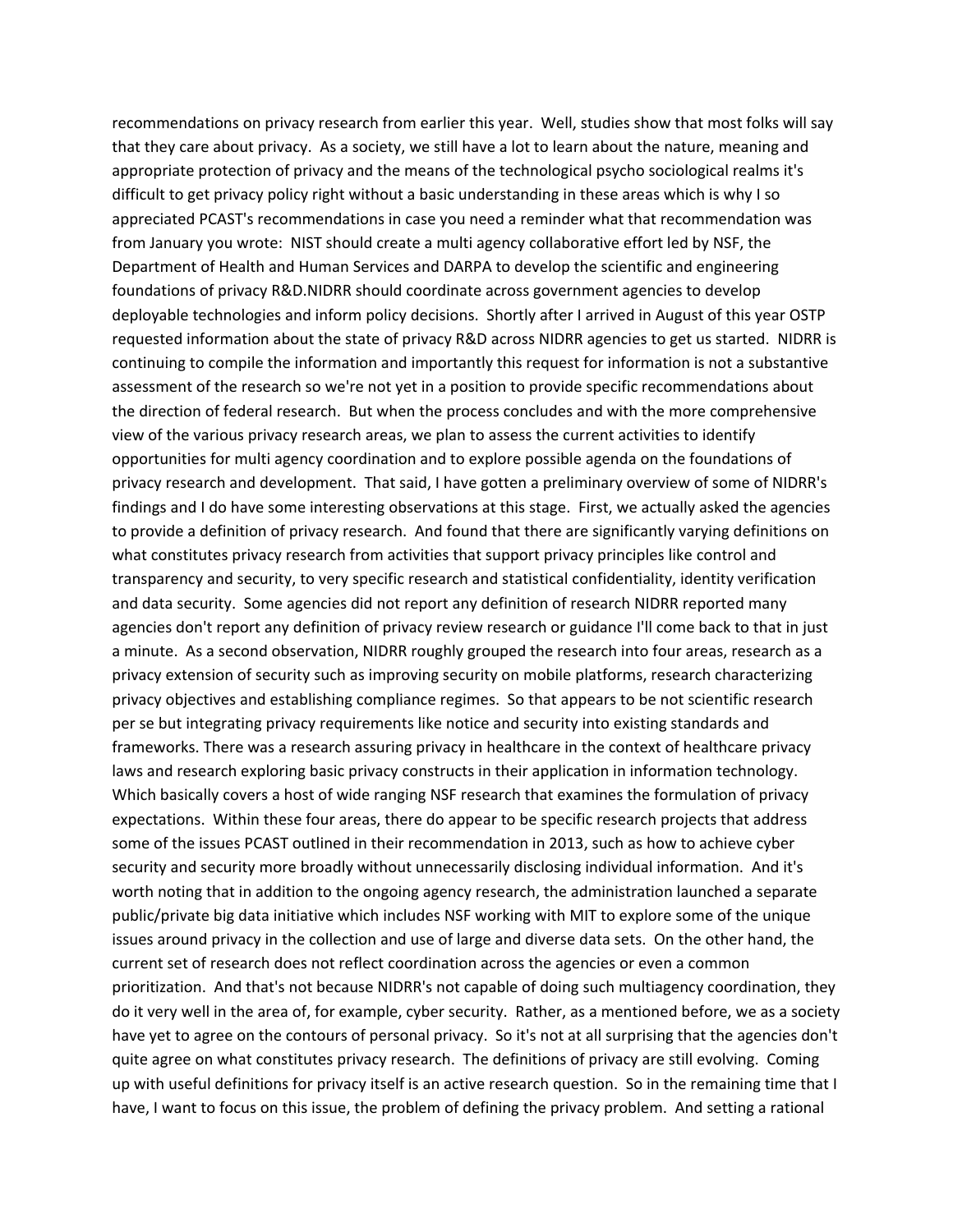course for addressing it in our research and in our public policy. We are at an important moment, an inflection point of the scope and scale of data and its potential uses, and in which social norms about privacy are still in flux. There's general agreement that privacy has a value but not agreement on its parameters or its weight. So for some people privacy concerns arise from identity theft and for others it's about intrusive advertising or government surveillance or human dignity. Privacy is fundamentally defined by our context and our culture. And developing the norms about the proper use or protection of data takes time and the efforts of a constellation of players that includes technologists and industry and government and civil society. That's a broad constellation. There's no obvious hierarchy to the process of working things out. So Paul Om, a friend and professor at the University of Colorado . He's recovering computer crimes lawyer with the DOJ and consultant to the FTC repeatedly reminds me in the area of privacy lawyers think the answer lies with technology and technologist thinks the solution is up to the lawyers. I think it's both and more. How should we think about the squishy values of privacy and their relationship to technology? Two years ago I taught a graduate class with Dierdre Mulligan we crossed the class with two schools got a mix of students law and public policy students the title which I don't remember because in the academic tradition had too many words and it was something like Internet policy and challenges on global platforms, part of our conversation was about how do we embed values, like openness or transparency into technology. The Internet, of course, was built for openness and transparency and continue annuity and importantly if you ask Vint Cerf flexibility because the creators didn't know what it would do those are values embedded in the technology and they've served to frame the development of not just the architecture but also indirectly the innovations and the policies that have grown out of and apply to the Internet. You may know that there's also very active discussion among legal practitioners and scholars and regulators and policymakers and most importantly technologists about embedding privacy in technology. In those circles they call it privacy by design. And for the most part these have been distinct circles, the lawyers, the policymakers, the engineers, but in the last few years, take, for example, the do not track protocol discussed at the WC three those circles have been converging, the success of the W three C and do not track is still to be determined but the collaboration between these three communities is unavoidably and correctly the direction we must follow for sound technology policy making. I've spent the bulk of my career as a lawyer for Internet companies, working with engineers, some of whom, yes, very much discontained lawyers, suits and rules in general. They like to build things. Particularly things that are audacious and cool and they like data a lot and a lot of it. I've also watched governments scramble to keep up with the dynamism of this technology sometimes with excellent outcomes and sometimes not in the area the advance of our capabilities makes the establishment of norms whether formal or informal challenging which is not to say we don't have norms or rules which is in the United States first articulated the fair privacy information principles in society principles of notice, access, control and security, that continue to be the framework for most of the privacy laws around the world. And as I mentioned earlier February last year the organization announced the consumer privacy bill of rights which is intended to give consumers clear guidance on what they should expect from those who handle their personal information, and set expectations for companies that use personal data. In other words, the consumer privacy bill of rights articulates a set of privacy values in the commercial arena based on our commercial commitment to our privacy and affirmation of it as we embrace a host of new technologies. Technologists know what set of values and principles to work against in the design of their products and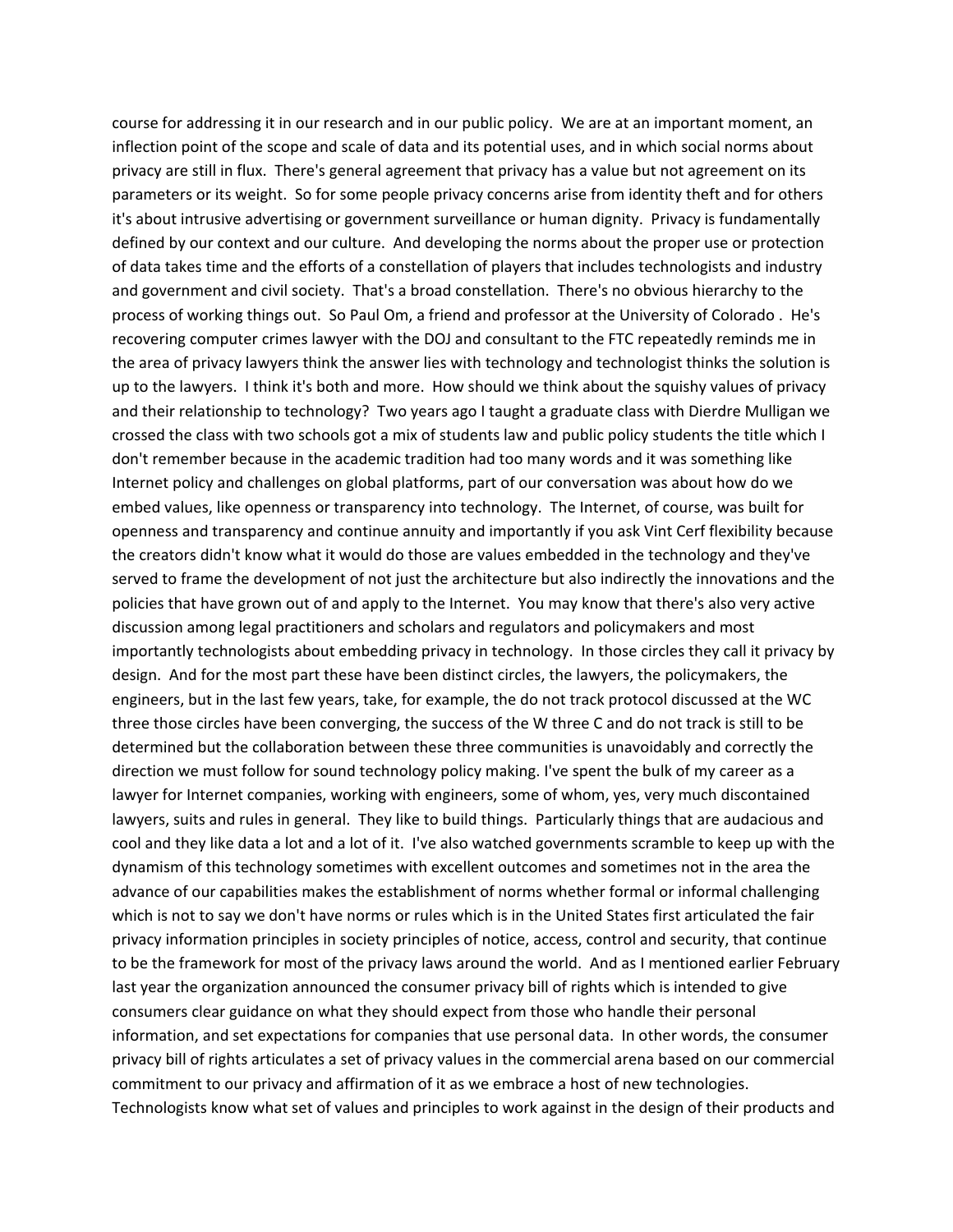policymakers we can use them to set the privacy research and ensure an appropriate art of policy making. So bear with me for a few moments because I'm going to get at this challenge by talking to you about seatbelts. And then I promise I'm going to bring it back around to privacy. In my class, I had the students read an old sociology article by Bruno Lature called where are the missing masses the sociology of a few mundane artifacts a seminal article in sociology and technology and he beautifully draws out the notion that technology and human behavior are intertwined in a relationship between the producers, the machines and the users. He starts his article by describing his frustration with his seatbelt early this morning I was in a bad mood decided to break a law and start my car without buckling the seatbelt he goes on to describe how his red card flashes a red light admonishing him to fasten the seatbelt it starts to beep you can almost hear him swearing at the car as they force him to worsen his mood getting him to do something to do he doesn't want to do is break the law the seatbelts and mechanisms make him feel that technology has removed his moral choice about obeying the law and keeping himself and others safe. This notion of a technology, in this case the seatbelt and penumbra of noisy reminders it can encourage or coerce moral behavior is something that can become very deeply engrained and that came to me last year when I went to a movie with my then 11 year old daughter and we sat down in those big stadium seats she reached to put on a seatbelt. She said mommy it feels unnatural not to have a seatbelt. So there's this long history of technology and public policy and law and court cases and public education that move us from la tour's resistance to that coercive technology to my daughter's natural habit. And the history of how we got there can be instructive to those who work in the field of privacy, because safeguarding our personal information is also a story about technology and industry development and resistance and government invention and legal battles and social norm making. And I think we are just at the start of that story. So let me tell you a little bit about the seatbelt. First came the technologists. In 1885,Edward Claghorn nabbed the first U.S. patent for something like a seatbelt although he describes it in the patent applications as having nothing to do with automobiles. And then more than 70 years go by until 1956 when Volvo Ford and Chrysler each include and actively market seat belts as accessory or options in new models. In 1958 Volvo designer bowlan designed the seatbelt that you find in most cars told front seatbelts did not become required in cars in Europe until 1965, and then in the U.S. in the following year. That's 81 years after the Claghorn patent. I'm going to take a minute to describe the seatbelt because it's pretty smart technology. It was designed to be as unobtrusive as possible and simple to operate. So you can easily put it on and occupants would wear it and take it off in an emergency and la tour mentioned it's contradicting two programs to be both lenient and firm in response to humans and the context. This is all well and good but how do you get someone like ascoff law like la tour to wear them because that's the question that many of my former engineers would ask themselves or me as their legal counsel or regulators, it's all well and good for you to ask me to design this beautiful privacy tool, but no one's going to use it. It's too hard to design a product that is simple and effortless and will actually protect your privacy. You cannot make users care about privacy in the midst of trying to get something done. So the story of the seatbelt is more than the story of technology. Going back to my daughter's natural habit. It's also the story of social norm making. And in the history of that seatbelt, it was in the 1960s, which was a time of great economic expansion and consumer empowerment, so car ownership was booming after World War II. And both the automobile industry and technology for the production of automobile parts experienced unprecedented growth. So faced with growing numbers active vehicle owners and consequently road accidents the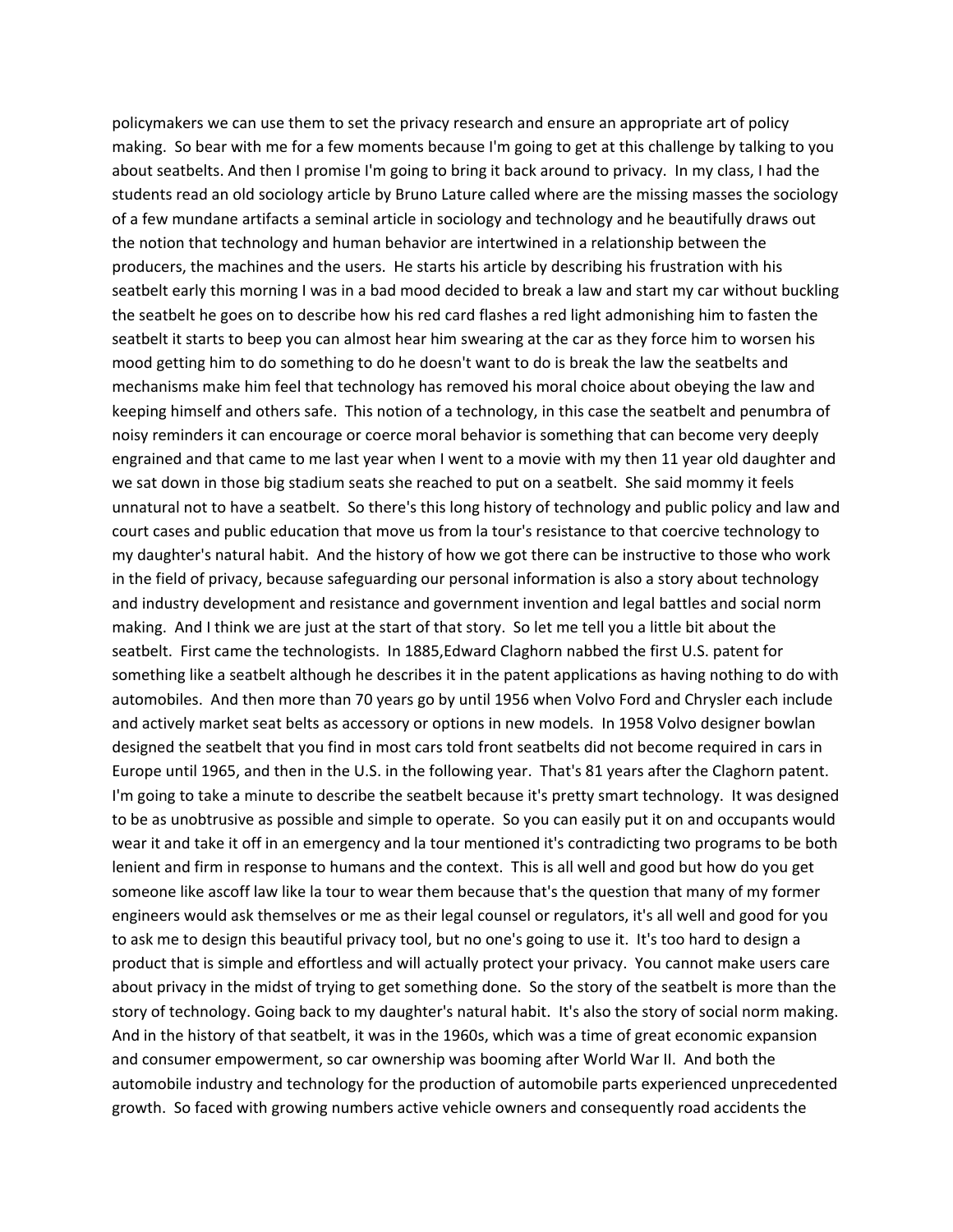public was growing increasingly concerned over the rising number of traffic fatalities on the nation's roads. Such fatalities had increased by nearly 30 percent between 1960 and 1965 with over 50,000 traffic related accidents in 1965 alone. And experts forecasted 100,000 such deaths annually by 1975, unless something was done to improve traffic safety. It became the leading cause of death for people under the age of 44 in the United States. So here comes the consumer advocate. In 1965 Ralph Nader published unsafe at any speed criticizing the automobile industry for negating safety in favor of power and styling when designing new vehicles. He went on to testify before Congress in 1966 the government steps in. Congress passed the highway safety act and national traffic and motor vehicle safety act which among other things required the installation of seatbelts. And then after nearly 20 years of regulatory wrangling the national highway traffic administration required states to put mandatory seatbelt laws in place as a result in New York where the first mandatory seatbelt law came into effect in 1985, seatbelt use rates increased from 16 percent before the law to 57 percent 4 months after the law. Fatalities decreased 19 percent, despite the modest increase in mileage driven by September 19, 8934, states had established seatbelt lawsuits, today every state has some form of mandatory seatbelt use except New Hampshire. If you were trying to remember, I believe the state motto is live free or die. This is also certainly more history about the seatbelt than you expected or ever wanted to know. So why? What can we learn? As an initial matter, let me say that there are important distinctions between the story of the seatbelt and our current position with respect to privacy. First, as a society, we still haven't agreed what we want to protect. This is evident in the current and diverse set of research projects in the federal agencies. While the consumer privacy bill of rights sets out certain values for our commercial sphere our public policy debates still reflect a great deal of disagreements, whether it's over national security or the use of geo location information or the use of drones. We still don't have a universal understanding of privacy or agreement on in which context it needs to be protected. This is a serious impediment to rational engineering or policy making. Second we still lack important data. We don't have a FARS for privacy so in vehicle safety they have a fatality analysis reporting system or FARS which contains data about fatal traffic accidents within the 50 states and U.S. territories. That data is collected by trained state employees who translate, transmit standardized coded data about accidents on their respective highways and working off the first problems, we don't have agreement on what we're protecting. We don't have a standardized way of describing it or gathering it or knowing if or when we've succeeded in solving the privacy problem. Third, we don't have a single platform technology. A car is a largely uniform platform distinguished mostly by its features but not by its core function. So on top of that platform you can get a manufacturer's agreement on a universal seatbelt. A technology that's intuitively understood by any user even when that user switches cars fixed by a mechanic and deployable in any country. In contrast one of the hardest things about privacy or data protection is that the data in question are collected on a huge number of platforms. Online and off line desktop and mobile in an array of formats and forms and interfaces. Right now at least no innovator wants to be locked into a universal privacy seatbelt. The good news is that we are seeing a lot of competition to build one. Notwithstanding these hurdles in the privacy arena, there are some key useful insights from the seatbelt story. First, technology design is not the only tool in the toolbox. For vehicle safety, the ultimate goal is to create overall safety, which can be achieved through a range of changes to the ecosystem, including road improvements, better lighting, speed laws, drunk driving laws and public education campaigns. The same is true for privacy. So while it is incredibly important to do the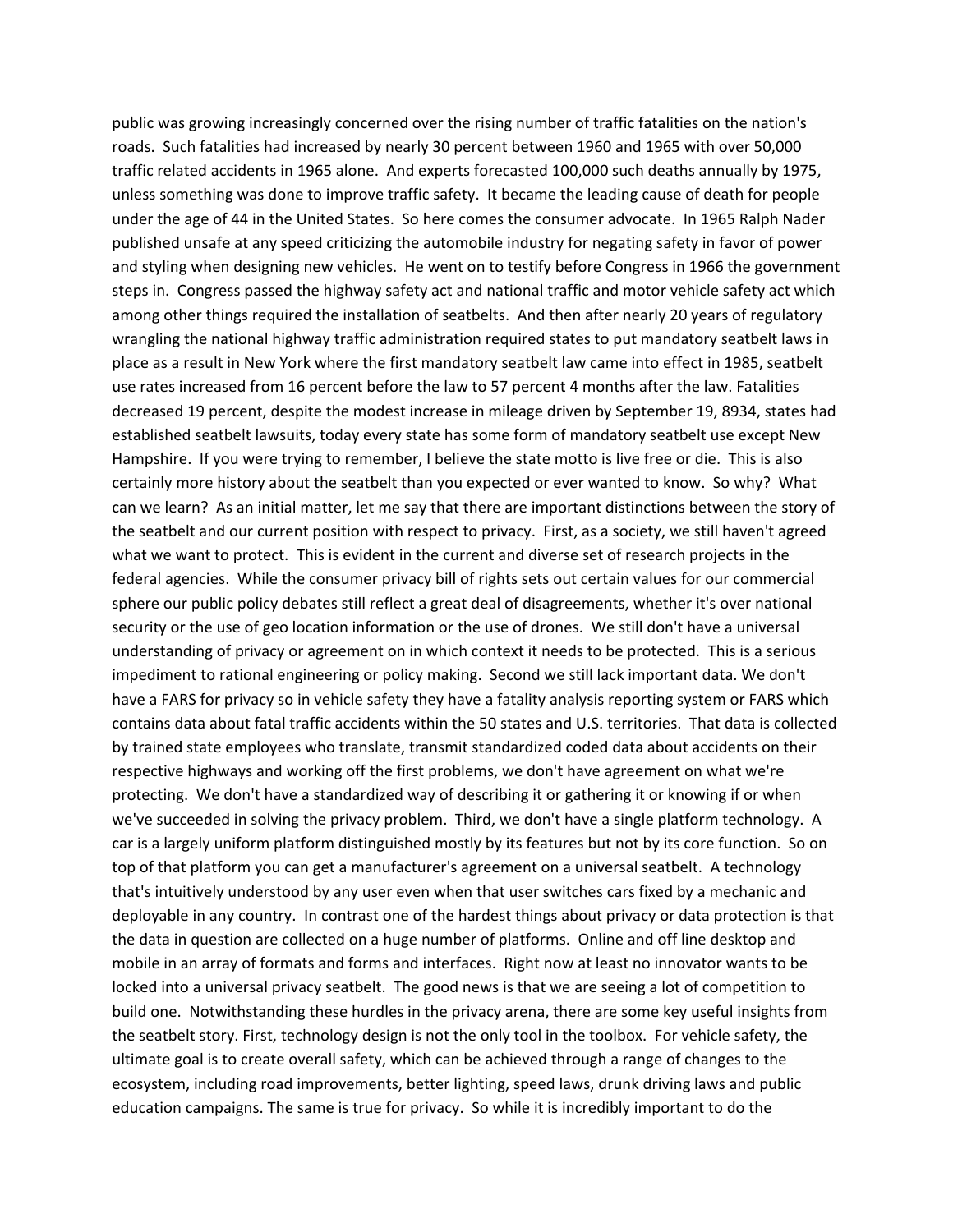foundational research in privacy that PCAST recommended, at the same time we should not rely on the discovery of a single silver technology bullet. Instead, we should continue to work toward an overall strategy to improve privacy in the data ecosystem. Second, the change we're looking for must be driven for many sectors. We might avoid the decades of stalemate in vehicle safety improvements, if public and private cooperation is cultivated. It's generally felt to me like industry, consumer advocates and regulators who focused on consumer privacy were willing to do this engaged in the challenges of privacy engineering and regulation. But we do tend to stalemate over differences in frameworks, priorities and information. Which is particularly amplified in conversations about global platforms or competing interests insecurity, criminal activity and censorship. As we look at building a research agenda, it's essential that we keep in mind the need for that interdisciplinary model and how to incentivize it. Finally, let me return to the real point of la tour's argument, which is that there's an exchange between humans and machines, where the machine is doing more than assuming a delegated duty likes trapping you in your car encrypting your data. The machine is making you feel more secure. And here we're talking about something that's more than just mere mechanics. It's a situation where the function of the machine can change the behavior of the human. And this is where the science of privacy reveals itself to be more than hardcore cryptography or multi party computation or anonymization methods although all of those play important roles. But we should be mindful that the technology can be used to help shape individuals' expectations and behaviors. Technologies and interfaces that present themselves to a user as a vault create different behaviors than technologies that present themselves as a town square or an open for view desktop. Going back to my first observation that we still aren't quite sure how to define privacy research, I would suggest that we adopt a broad view and a big tent. The signs of privacy is not only about how to keep personal data secure and private, but also how to enable individuals to live in the open, with the flexibility of personas that we enjoy in the physical world. As we seek to identify, prioritize and coordinate privacy research across the government we should ensure we look beyond the network of IT experts. We'll need social scientists human computer interaction experts, civil society. We might even need the lawyers. This work will be challenging, but essential to the continued and healthy development of our digital world, and I very much look forward to joining you in advancing it. Thank you so much for your time this morning. I think I'm able to take a few questions.

>> John Holdren: Thank you, Nicole. First flag up is Craig Mundie.

>> Craig Mundie: I have many comments.[Laughter].

>> John Holdren: And we have time for them.

>> Craig Mundie: We do or do not?

>> John Holdren: Do.

>> Craig Mundie: I think one of the fundamental problems that we have in this discussion is the conflation of the security question and the privacy question. You can have a privacy problem by dint of a security failure, but that's completely different than the idea that as a matter of policy someone intends to make a use of your data for a purpose that you may not like. And I think one of the real challenges in whether you're defining a research agenda or a product, is the fact that when you blend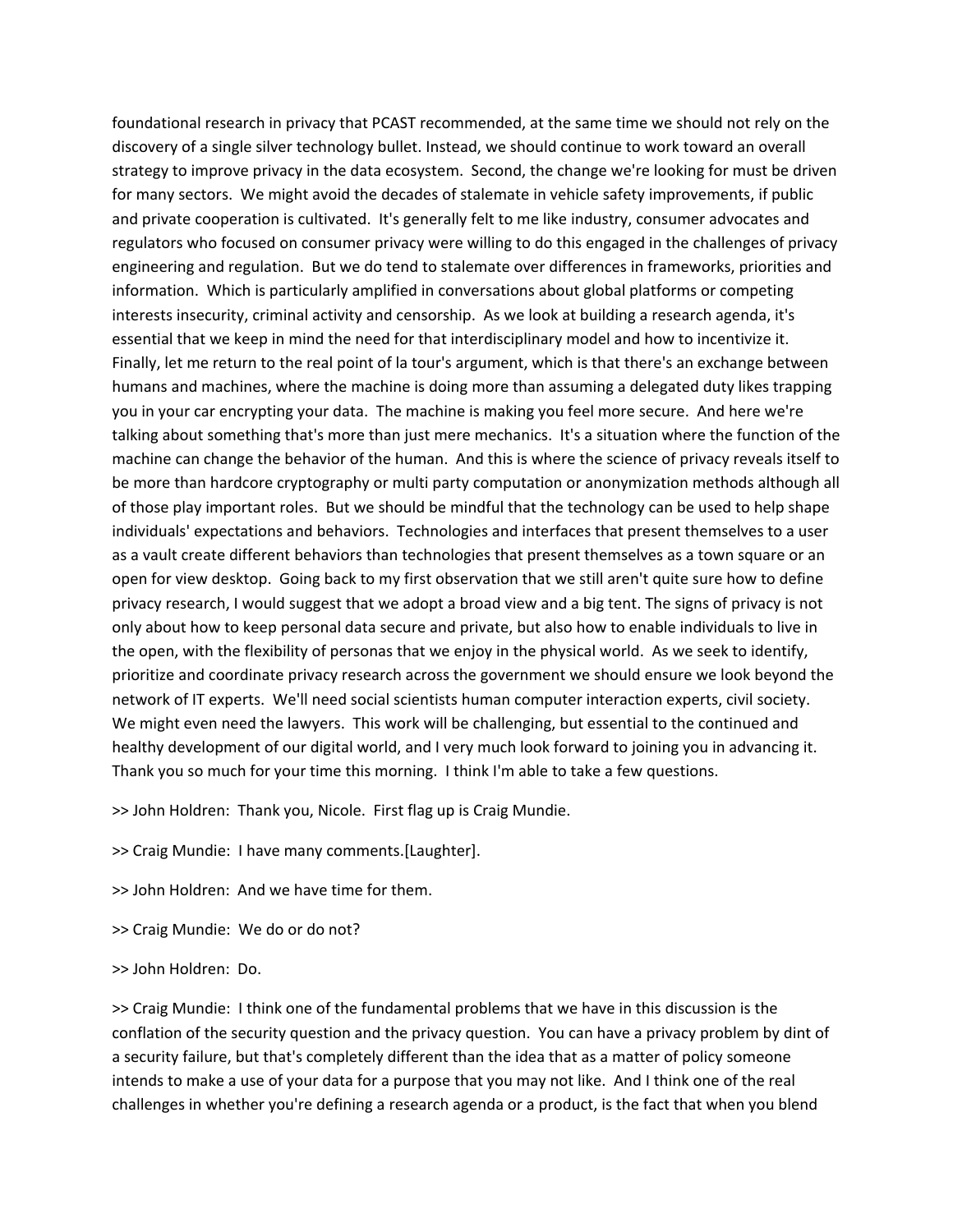these things together, it becomes very, very difficult to have a consistent conversation. So the first thing I suggest is that you religiously tease apart the issues that come from breaches on the security side. There we need lawyers. We have a lot of legal challenges. We need to know how to prosecute those things. We have security challenges, which we just talked about in the last recommendation, and I think that the more challenging part, frankly, in this conversation, is the question about privacy per se. And that in that regard we need to focus on that because there the question is what is the intent of the person acquiring the data, the person providing the data, and what are the full spectrum of concerns that could emerge. Second, and this again has a analogy in the last report we discussed on security, is that I don't just as then we said, we recommend against the idea that there can be a checklist, a standard, a specification against which people will perform in the security domain, similarly I would advocate that we shouldn't try to define a standard for privacy. We can't define it. In fact, I contend that in the current environment of the Internet, when people realize there's a new privacy problem, it only comes because there's a new application. And in fact it isn't that people knew they worried about a particular class of use, because it was a completely unanticipated situation. It was only these creative people and the availability of new capabilities in computation, storage and collection of information that produces the opportunity to do something that never was done before, Twitter being a perfect example. And even in cases, I'll use Twitter as an example, where by definition the tweets are all public. People are discovering the collection, the lifetime collection of tweets, all of which were public one at a time, allows a profile of them that makes them completely uncomfortable when taken together. And no one can argue that everything they agreed that they said was public but they never contemplated that the aggregate allowed people broadly to analyze that in a way that they never anticipated. I think it's far more important that we focus on this question of uses as they emerge and the combination of policy, law and technology that will allow us to move away from the idea of dealing with this question as one of control and collection retention to instead move toward controlling usage as it emerges. One things that's different from this as the classical FIPS model or OCED models is in that environment that the people tended to have a discrete concept of I was exchanging data for some benefit, whether it was I give you data you give me a credit card, now the data is collected from so many sources that there's no longer a discrete relationship in the mind of the user between what data I provided, what benefit I may have gotten from it and what the potential collective use of data is in triangulation on me. And as a result many of us in the tech business have decided we have to move away from the idea of retention and collection as a control and two an aggressive model of controlling uses. Happily, there is no use without a program. That is a key concept. And as a result we can start to think about controlling the programs because each of them is a codification of a use that is extremely well defined. We never had such a definition before when the uses were done less programmatically. You did mention that people focus around anonymization and other ideas but we also know that anonymization is largely a myth so I think it's sort of dangerous to perpetuate that as a result we seek to establish a research agenda, I think it's going to be a lot more important to think about what the combination of technologies are that would allow us to control uses. In talking about that I do have things I do endorse we need a multidisciplinary approach but largely in order to determine the best way in which the individual, the institution and the society at large get to make decisions both about permitting and denying specific uses, and there is sort of as you point out a broad array of sort of psychological and policy and legal challenges around that. Finally, I would argue that on the legal side, there is a baseline requirement that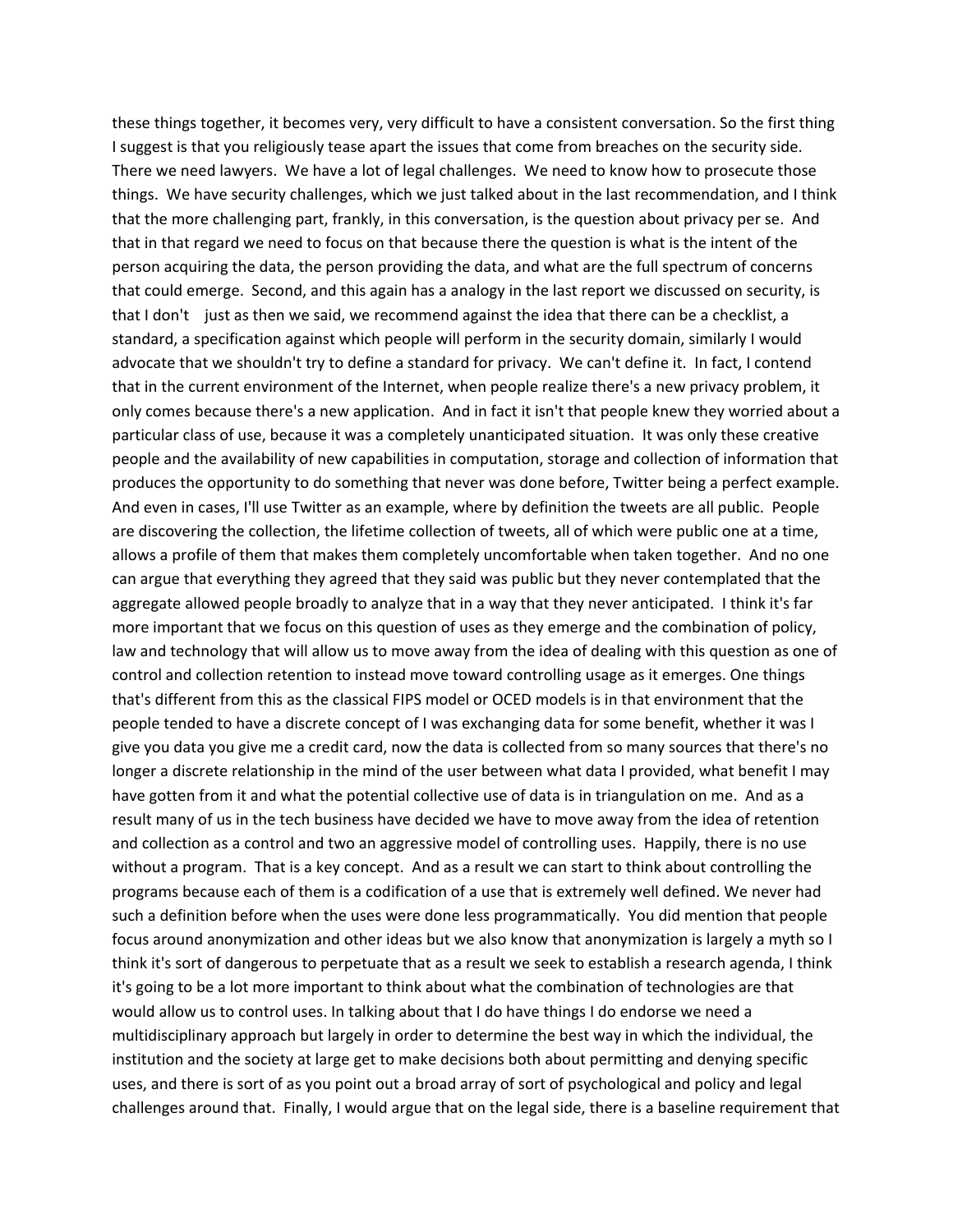would facilitate all these things, that is not adequately developed today, and I would encourage the government to prosecute or to look for. And that is that we do not have law that has sufficient penalties attached to it for intentionally violating the specifications around uses of data. And as a result it's like parking tickets. I mean, if you're driving around you can't find a parking place, you'll make a moral decision to basically say well I'm going to park here and if I get a ticket that's a reasonable cost of doing business and the problem right now there's so many uses of big data where the fines for doing the wrong thing are largely parking ticket class, that there's no correspondence between the economic benefit of sort of pushing the envelope and the cost having a decision made that maybe you pushed too far. And lastly, the whole idea that the government could ever get into the mode of having regulation for every use, I think, is probably not possible at this point. And as a result we need to move more in a direction of establishing a mechanism which has a legal basis that allows all the companies to build to a common facility and have all the individuals and institutions and others assume that that facility exists and will be honored and that a failure to honor it would have sufficient penalties attached. And what I'd like to see is across agency activity that seeks to define that common mechanism. A lot of work has been done by a number of companies. A lot of this has been done with many of the world's data regulators already. Many are recognizing the impending failure of the current regimes, and I want to make sure as you and your colleagues pursue this in the government that you're looking at this broadly in understanding what's going on outside the United States and to the extent that many of the companies have already realized the pending failure of the current model, that we don't let the NIDRR coordination basically continue to invest in the pursuit of research for a model which those who have already faced the big data problem know can no longer succeed. And I think it's essential that we get a handle on that and try to target the investment that the government makes toward novel methods as opposed to marginal improvements to the methods that we had for many years.

>> Nicole Wong: Couple quick reactions.

>> John Holdren: Please go ahead and respond.

>> Nicole Wong: I'm just do a couple of them I'll make sure that other folks in the room have a chance to comment, too. I think you're absolutely right about the very fuzzy line between cyber security and privacy research. And that actually came out I think in the responses we got back from agencies is they didn't know if or if it were proper to try and pull them apart. I caught just the tail end of the last session on cyber security. So I agree that cyber security is a different thing than privacy, although privacy relies on some notion of security of my data, or at least that's how socially people are still thinking about it. I also think if the direction of greater cyber security, maybe the direction of what the next version of the Web looks like, has to do with greater authentication of individuals of computers, of individuals and of the indices of a person, and there was just a recent workshop on the Internet of things here in DC as well. So I can imagine you want that. Like, you want to know when the Internet of things happens we are delivering healthcare to the right person and it has to be the right person, but in that world of authentication, not only is the cyber security critical but so is the impacts on privacy because I know it's you. It's not an IP address that's dynamic and will change in the next few hours. It's not the type of sued anity that people during Egypt during the Arab Spring relied on and others. So I think there's a real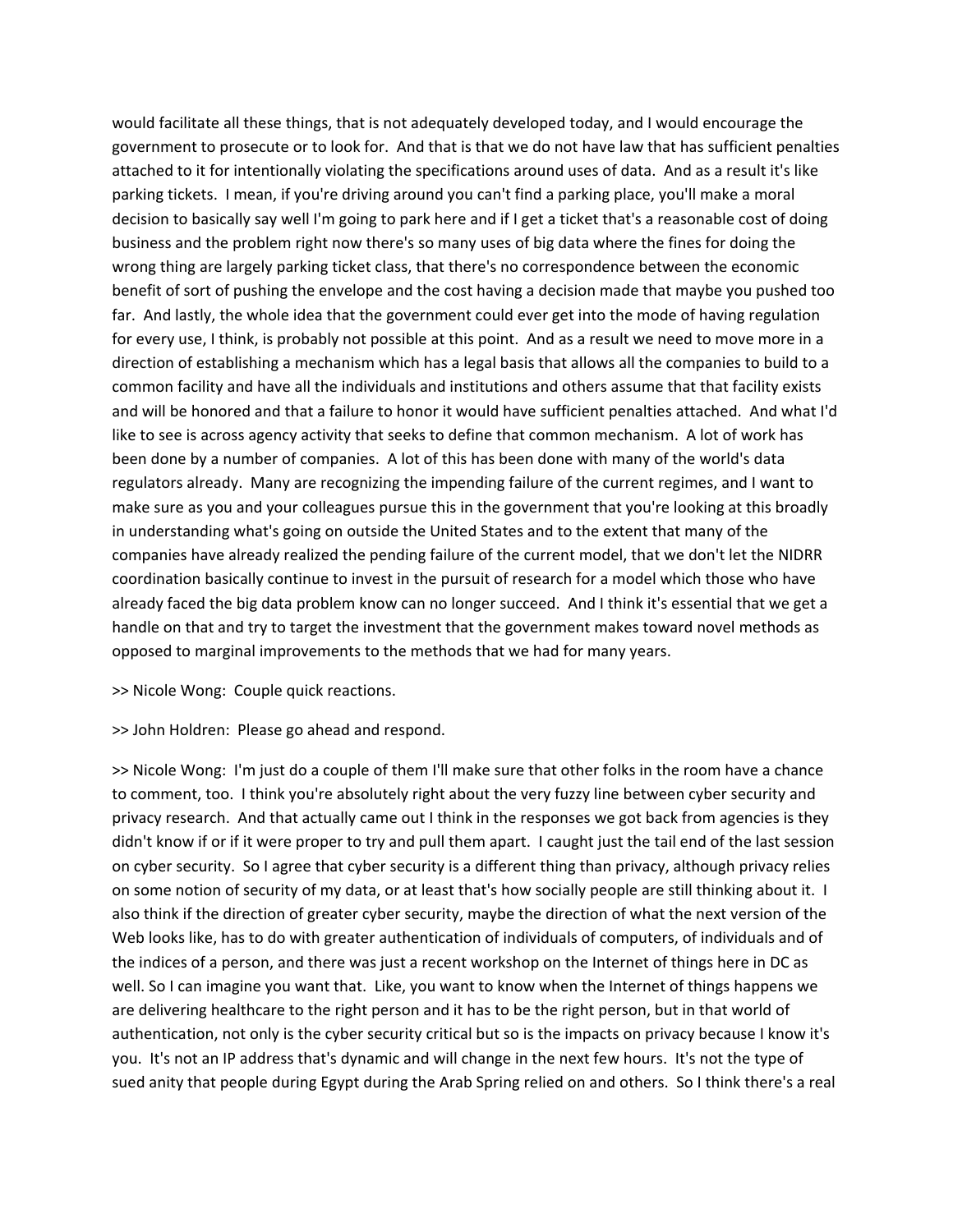debate over what is the trade off we make when we move from a much more authenticated unsecure Web from what is kind of a still very open and porous Web.

>> John Holdren: The question I wanted to ask is related in a way to some of what you were just saying. But I've been struck a couple times by Craig's comment and the comments of others that anonymization is now pretty much a myth. And the question I have is at what scale of resources to invalidate anonymization is that true. In other words, when you say anonymization is pretty much still a myth, does that mean that any government can create attempts of anonymization does it mean any firm can do it, does it mean any hacker can do it? What scale are we talking about on which that statement is valid?

>> Certainly any reasonable company who has access to just broadly available public databases can do it today. I've been involved with a group of people who are, I think, pretty convinced now that with only publicly available Web based databases, you could give me completely blind a gene sequence and nothing else and I could tell you who the person is. And so I just think that the computational capabilities. In a sense there's no longer a limit even to the individual to the computational facilities, because if you have your Visa card you can call up Microsoft or Amazon and rent the world's largest computing facility for a few minutes. And it comes prebuilt with all the world's largest public databases and it's the intersections of those data sets and whatever unique data you have that allows this level of triangulation. And so I think you kind of have to start with the assumption that there isn't a way to prevent that kind of thing from happening. That's why I'm so personally convinced that what you have to outlaw are uses. Congress did this once with the GENI law already where they recognize we're worried about genetic discrimination for insurance and employment. So we already preemptively wrote that one law. But the Internet just demonstrates you can't possibly expect the Congress to figure out how it's going to write a law for every application of every classification of data. So I think we just have to let it go that this idea that you can hide the data, anonymize the data, what you have to do to this question of identities, you have to say Eric, I like Eric, he's doing research on rheumatoid arthritis so I'm going to give him my genome and it comes with these digital rights that say Eric Lander gets the research rheumatoid arthritis. That's all he gets to do with the data. And then if he violates that, this is my comment about the law, it should be like a felony for intentional violation of that. Because otherwise you just don't have the penalties to deter bad actors, in a world where the data ultimately has to be unmasked for use. And I think we have to go in this direction, and unfortunately most people are still dancing around the edges or talking about refinement about the classical models. That's why I'm encouraging Nicole to kind of really try to focus on these other areas, because frankly the government is not in a leadership position right now in terms of thinking about these issues. And so I just want to make sure that the guidance that we can give through PCAST and OSTP and the NIDRR activities are to try to get the government to leave behind what I contend are the rapidly failing models and focus their own investments in areas that would facilitate and accelerate a move into these other directions.

>> John Holdren: Thank you. We are out of time but Nicole, if you have any closing comments, they would be welcome.

>> Nicole Wong: No. It's a pleasure to be here and meet all of you.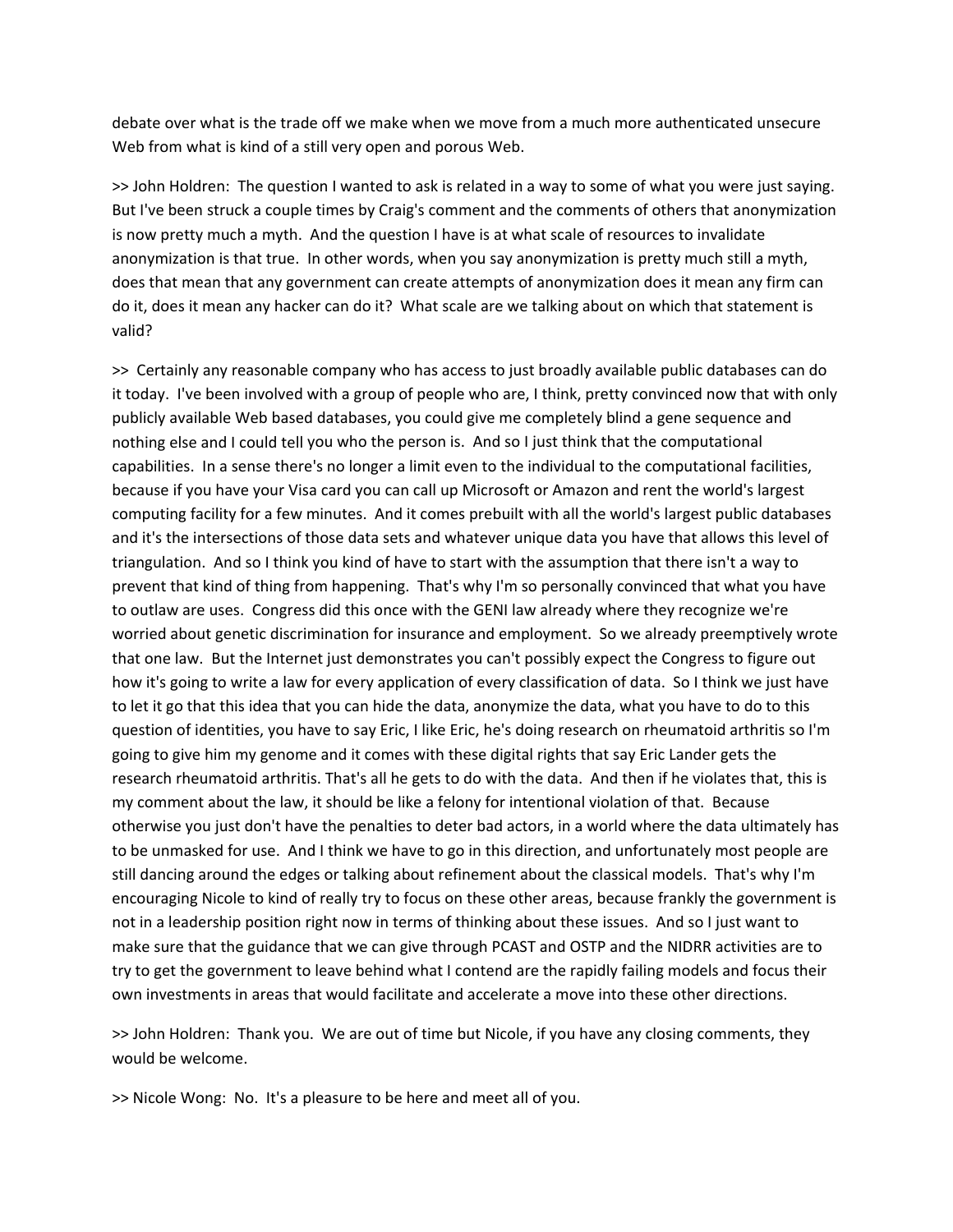>> John Holdren: Thank you very much for being with us.

#### **Public Comment**

>> John Holdren: We now come to the part of our session devoted to public comment. And Bill Press will preside in this segment. Bill.

>> Bill Press: Thanks, John. It's actually today an easy thing to preside over because we have only one person who has registered to make an oral public comment. I'd like to point out that there are other ways that the public interacts with PCAST. We've all received a collection of written comments that were received before our last meeting that was distributed before this meeting. That said, to the folks on the Web out there, come to one of our meetings here and register and give public comment, because we like to hear what you're thinking. With that, let me introduce Jon Pyatt, Vice President Of Science Coalition. Mr. Pyatt, you have two minutes.

>> Jon Pyatt: Thank you. Good morning. My name is Jon Pyatt.

>> Bill Press: This isn't out of your time.

>> Jon Pyatt: I'm director of relations for University of Illinois I'm here in my role as vice president of science coalition. As you may know the science coalition is a nonprofit nonpartisan organization of more than 50 of the nation's leading public and private research universities. And our mission is to support strong and sustained federal funding of basic scientific research. We believe this federal investment in research is essential to the ability of the United States to educate, innovate and compete in a global economy. The science coalition works to find different ways to illustrate the value of this investment. And one such example is a report recently released by the science coalition called sparking economic growth 2.0. It identifies 100 companies that trace their roots to federally funded university research. It highlights the roles these companies play in bringing transformational innovations to market, creating new jobs, and contributing to economic growth, the companies in this report are primarily small businesses but collectively they've already created more than 7,200 jobs boosting our local state and national economies. This report illustrates just one example of what is gained with the federal government investing in scientific research. But it also illustrates what will be lost if the current downward trend in research funding continues and if sequestration remains in place. Were it not for the federal investment in scientific research that occurred years even decades ago these companies, their products, services, jobs and economic growth would likely not exist today. I appreciate the opportunity to highlight this report for you. PCAST cited the 2010 version of this report in some of its materials. And I hope that you find this latest versions parking economic growth 2.0 as valuable to your work. I have hard copies for each of you and to report along with the searchable database of our companies is available at the science coalition's website atsciencecoalition.org/success stories.

>> Bill Press: Thank you very much. With that John back to you.